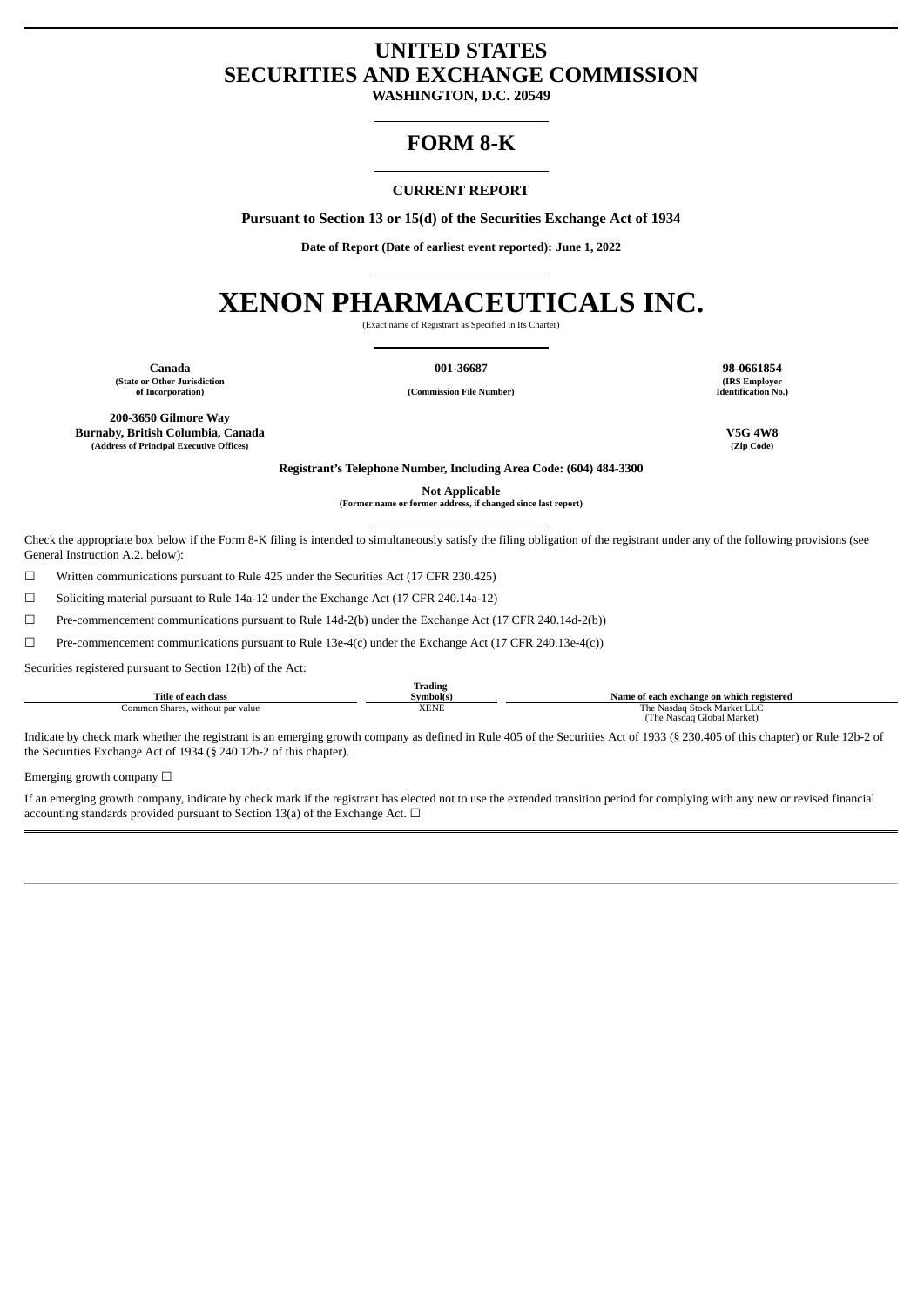# Item 5.02 Departure of Directors or Certain Officers: Election of Directors: Appointment of Certain Officers: Compensatory Arrangements of Certain Officers.

The board of directors (the "Board") of Xenon Pharmaceuticals Inc. (the "Company") previously approved an amendment, subject to shareholder approval, to the Company's Amended and Restated 2014 Equity Incentive Plan (the "Amended and Restated 2014 Plan") to increase the maximum number of common shares available for issuance thereunder (the "Share Reserve") by an additional 5,300,000 common shares (the "Amendment"). At the Annual Meeting (as defined below), the Company's shareholders approved the Amendment. The Board and management believe that share options and the other types of equity awards permitted by the Amended and Restated 2014 Plan, as amended by the Amendment, are one of the primary ways to attract and retain key personnel responsible for the continued development and growth of the Company's business, and to motivate all employees to increase shareholder value. In addition, share options and other types of equity awards are necessary to remain competitive in the Company's industry and are essential to recruiting and retaining highly qualified employees who help the Company meet its goals.

Following approval of the Amendment, and subject to the adjustment provisions contained in the Amended and Restated 2014 Plan, as amended by the Amendment, the total number of common shares that may be issued pursuant to the Amended and Restated 2014 Plan, as amended by the Amendment, equals 13,365,328 common shares (which represents the sum of (i) the 411,522 common shares initially reserved for issuance under the Company's 2014 Equity Incentive Plan, plus (ii) the 3,653,806 common shares that were automatically added to the Share Reserve under the 2014 Equity Incentive Plan's evergreen provision on the first business day of the 2015 through 2020 fiscal years, plus (iii) the 4,000,000 common shares that were added to the Share Reserve in June 2020, plus (iv) the 5,300,000 common shares that are being added to the Share Reserve as a result of the Amendment). Subject to the adjustment provisions in the Amended and Restated 2014 Plan, as amended by the Amendment, no more than 1,000,000 common shares, in the aggregate, may be issued through full-value awards.

For additional information regarding the Amended and Restated 2014 Plan, as amended by the Amendment, please refer to the disclosure found under "Executive Compensation —Employee Benefit and Stock Plans—Amended and Restated 2014 Equity Incentive Plan", Item 4 and Schedule C of the Company's Definitive Proxy Statement on Schedule 14A, filed with the Securities and Exchange Commission and with the securities commissions in British Columbia, Alberta and Ontario on April 28, 2022 (the "Proxy Statement"). Such summary and the summary contained in this Current Report on Form 8-K are qualified in their entirety by the text of the Amended and Restated 2014 Plan, as amended by the Amendment, and the form of share option agreement used thereunder, which are filed as Exhibit 10.1 hereto and incorporated herein by reference. The form of share option agreement sets forth the standard terms and conditions that apply to grants of share options pursuant to the Amended and Restated Plan.

# **Item 5.07 Submission of Matters to a Vote of Security Holders.**

On June 1, 2022, the Company held its 2022 Annual Meeting of Shareholders (the "Annual Meeting"). At the Annual Meeting, 46,849,770 of the Company's common shares, or approximately 88.27% of the total of common shares entitled to vote, were present or represented by proxies and voted on the following five proposals, each of which is described in more detail in the Proxy Statement: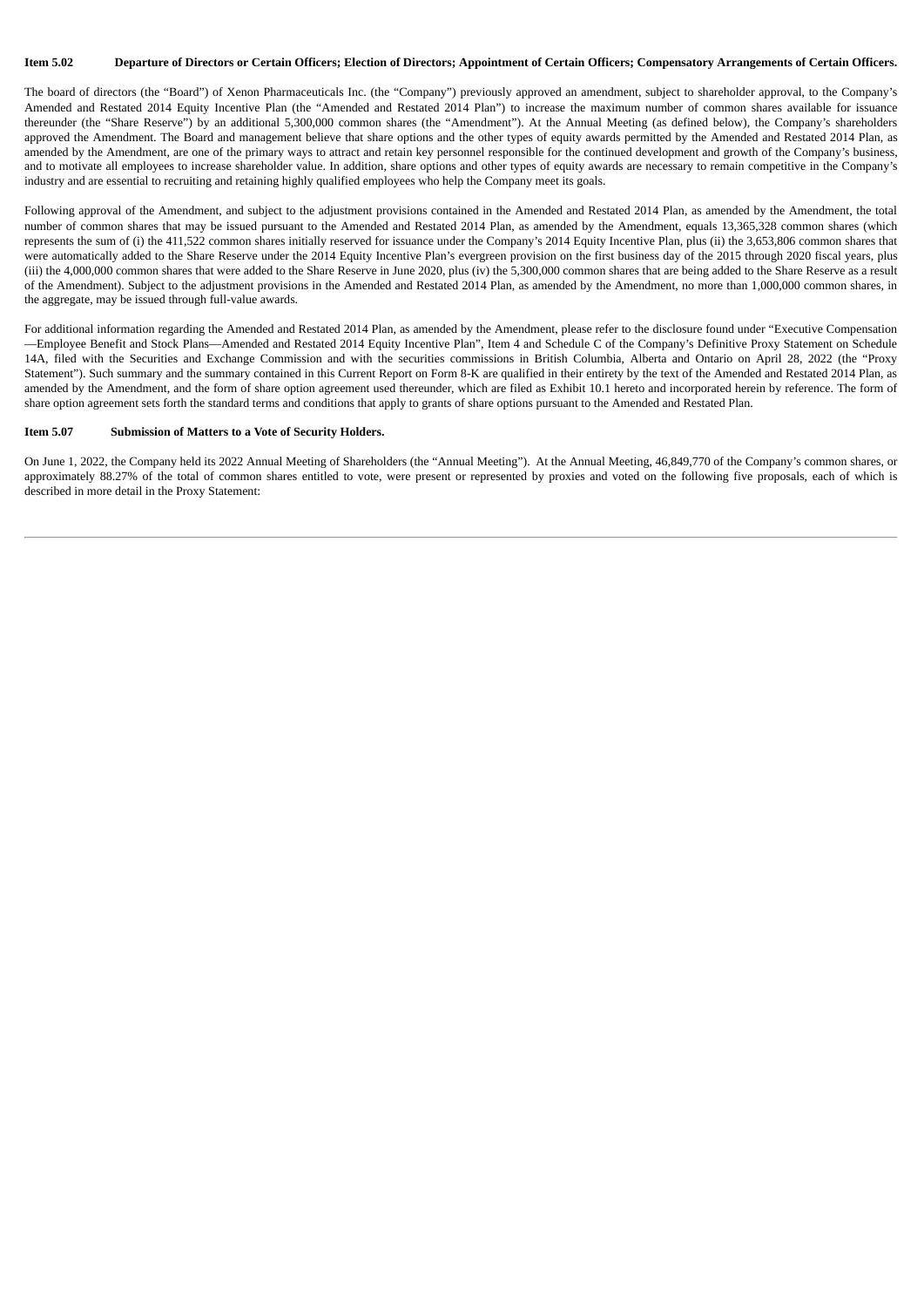*Proposal One – Election of Directors*. The following nominees were elected as directors to serve until the 2023 annual meeting of shareholders or until their respective successors are duly elected and qualified: **Broker**

|                    | For        | Withhold  | DIUNCI<br><b>Non-Votes</b> |
|--------------------|------------|-----------|----------------------------|
| Simon Pimstone     | 40,853,880 | 901,565   | 5,094,325                  |
| Dawn Svoronos      | 38,686,738 | 3,068,707 | 5,094,325                  |
| Mohammad Azab      | 41,425,312 | 330,133   | 5,094,325                  |
| Steven Gannon      | 41,546,290 | 209.155   | 5,094,325                  |
| Elizabeth Garofalo | 40,331,261 | 1,424,184 | 5,094,325                  |
| Patrick Machado    | 39,293,811 | 2,461,634 | 5,094,325                  |
| Ian Mortimer       | 41,527,742 | 227,703   | 5,094,325                  |
| Gary Patou         | 40,599,092 | 1,156,353 | 5,094,325                  |

Proposal Two - Advisory Vote on Compensation of Named Executive Officers ("Say-on-Pay"). The compensation of the Company's named executive officers, on an advisory basis, was approved as follows:

| For                         | Against | Abstain              | Non-Votes **<br>Brokeı |
|-----------------------------|---------|----------------------|------------------------|
| .105<br>145<br>$\mathbf{A}$ | 606.074 | 0.00<br>4,266<br>. . | $-$<br>5,094           |
|                             |         |                      |                        |

*Proposal Three – Amendment to the Amended and Restated 2014 Equity Incentive Plan.* The Amendment was approved as follows:

| For                     | Against                                   | Abstain                         | Broker<br><b>Non-Votes</b>                |
|-------------------------|-------------------------------------------|---------------------------------|-------------------------------------------|
| DE EOD<br>$\sim$<br>n J | 107707<br>167<br>$\overline{\phantom{a}}$ | $\sim$ $\sim$ $\sim$<br>- - - - | $\sim$ $\sim$ $\sim$<br>5.094<br>$\cdots$ |
|                         |                                           |                                 |                                           |

*Proposal Four – Appointment of Auditor.* The appointment of KPMG LLP as the Company's independent registered public accounting firm for the ensuing year was approved as follows:

| For                                  | Withheld | <b>Broker Non-Votes</b> |
|--------------------------------------|----------|-------------------------|
| $AE$ OE7 017<br>45<br>7/01<br>TU.UU. | 991,958  |                         |

*Proposal Five – Remuneration of Auditor.* The authority of the audit committee of the Board to set the remuneration of the auditor for the ensuing year was approved as follows:

|                                   | For                                       | <b>Against</b>                                                                                      | <b>Abstain</b> | <b>Broker Non-Votes</b> |
|-----------------------------------|-------------------------------------------|-----------------------------------------------------------------------------------------------------|----------------|-------------------------|
|                                   | 41,662,567                                | 88,895                                                                                              | 3,983          | 5,094,325               |
| <b>Item 9.01</b><br>(d) Exhibits. | <b>Financial Statements and Exhibits.</b> |                                                                                                     |                |                         |
| <b>Exhibit Number</b>             | <b>Description</b>                        |                                                                                                     |                |                         |
| 10.1                              |                                           | Amended and Restated 2014 Equity Incentive Plan and form of share option agreement used thereunder. |                |                         |
| 104                               |                                           | Cover Page Interactive Data File (embedded within the Inline XBRL document).                        |                |                         |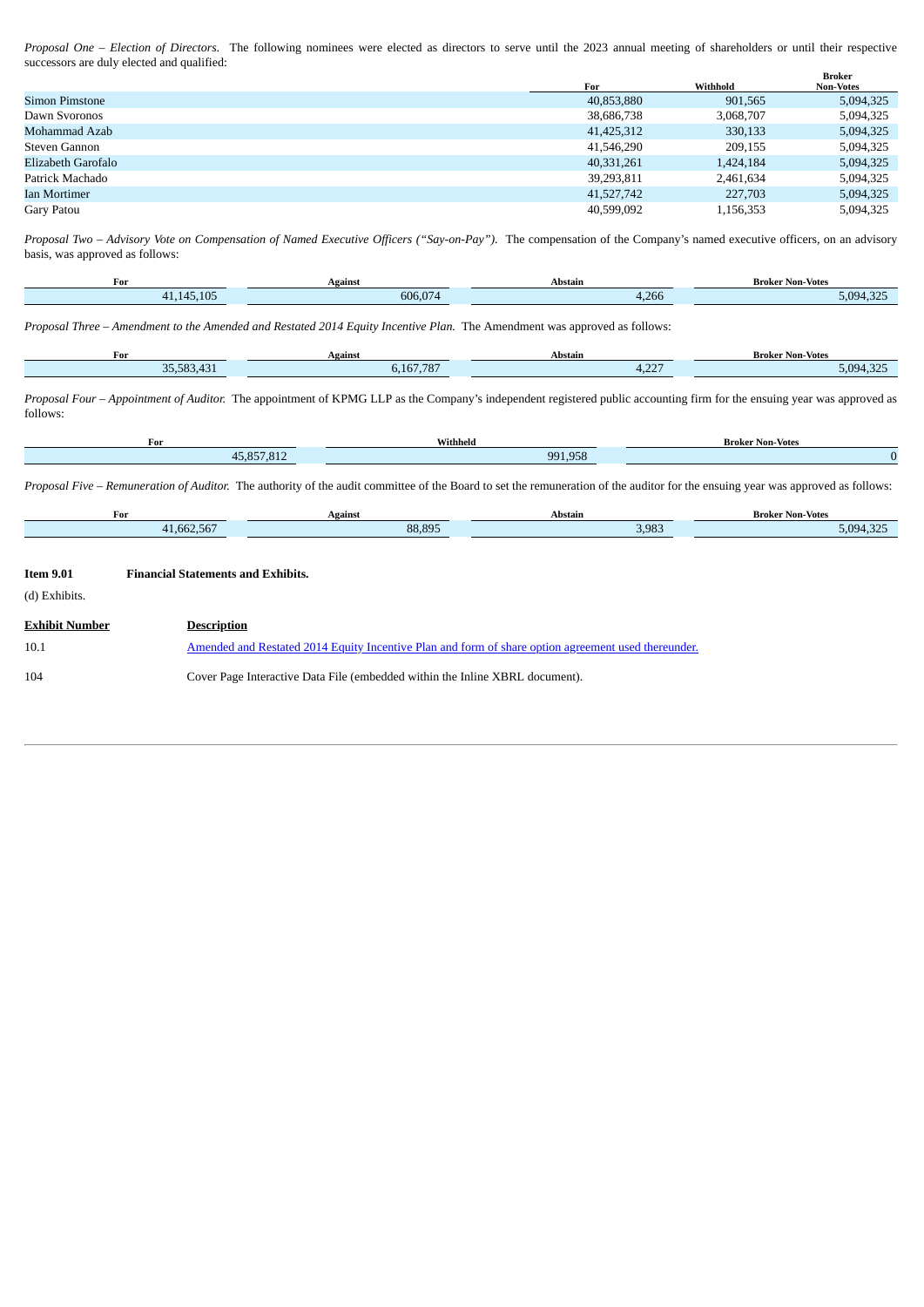# **SIGNATURES**

Pursuant to the requirements of the Securities Exchange Act of 1934, the registrant has duly caused this report to be signed on its behalf by the undersigned hereunto duly authorized.

# **XENON PHARMACEUTICALS INC.**

Date: June 2, 2022 By: /s/ Sherry Aulin

Sherry Aulin Chief Financial Officer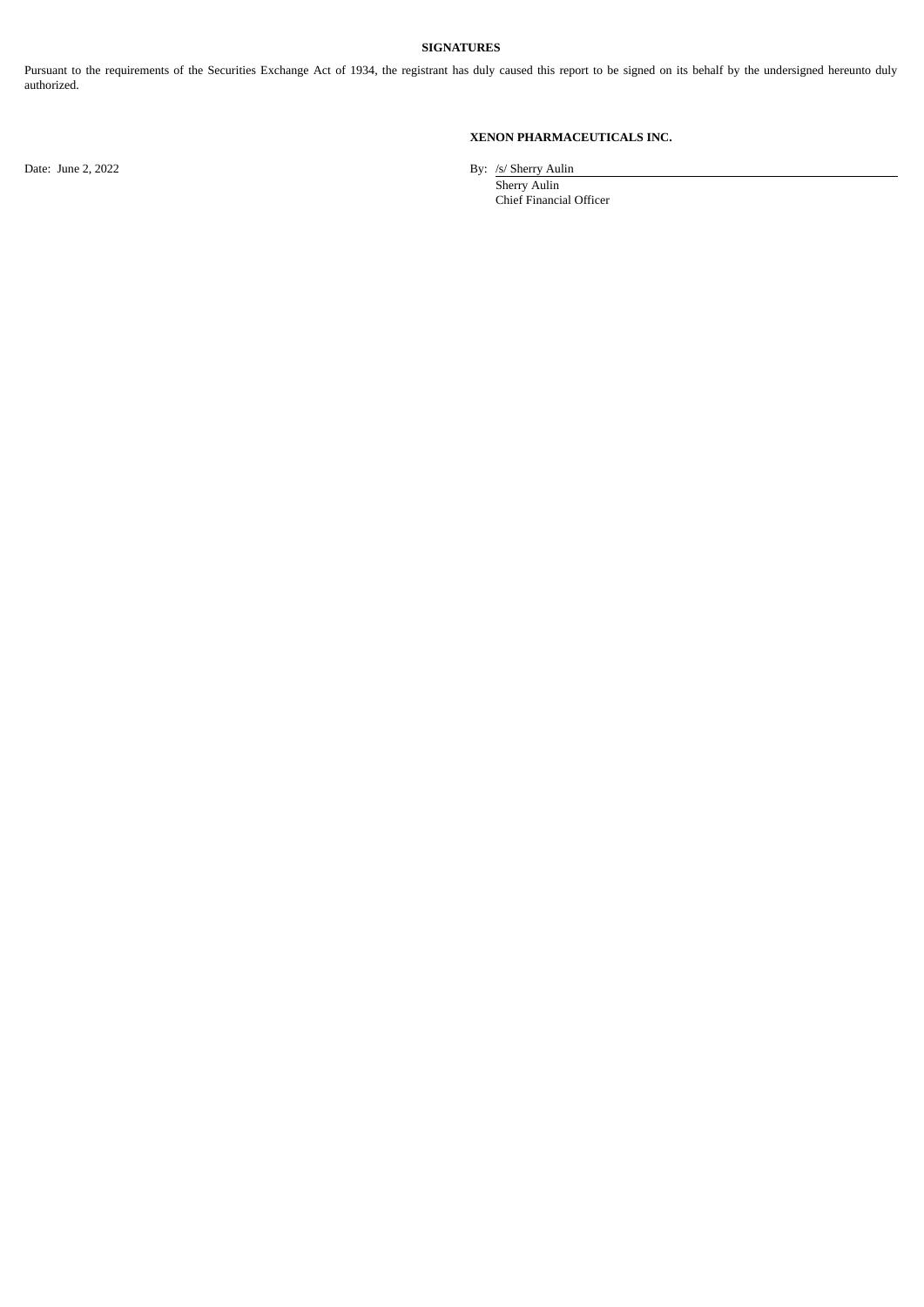# **AMENDED AND RESTATED 2014 EQUITY INCENTIVE PLAN**

# **XENON PHARMACEUTICALS INC.**

#### **(as amended April 20, 2022)**

# **ARTICLE 1 PURPOSE**

- <span id="page-4-0"></span>1.1 The purpose of this Plan is to promote the interests of Xenon Pharmaceuticals Inc. (the "**Company**") by:
	- (a) furnishing certain directors, officers, employees of the Company and its subsidiaries or other persons as the Board of Directors may approve with greater incentive to further develop and promote the business and financial success of the Company;
	- (b) furthering the identity of interests of persons to whom options or share awards may be granted with those of the shareholders of the Company generally through share ownership in the Company; and
	- (c) assisting the Company in attracting, retaining and motivating its directors, officers and employees.

The Company believes that these purposes may best be effected by granting Options or Share Awards to acquire Common Shares without par value in the capital of the Company.

# **ARTICLE 2 INTERPRETATION**

- 2.1 In this Plan, unless there is something in the subject matter or context inconsistent therewith:
	- (a) "**Affiliate**" has the meaning ascribed thereto under the *Canada Business Corporations Act* as from time to time amended, supplemented or re-enacted;
	- (b) "Award" means, individually or collectively, an award of Options, an award of Share Appreciation Rights, Restricted Share Award, Restricted Share Unit Award, or any Performance Share Award granted under the Plan;
	- (c) "**Award Agreement**" means the written or electronic agreement setting forth the terms and provisions applicable to each Award granted under the Plan. The Award Agreement is subject to the terms and conditions of the Plan;
	- (d) "**Blackout Period**" means any period during which a Participant is prevented from trading the Common Shares pursuant to a policy of the Company, including but not limited to the Company's insider trading policy, as amended and in force from time to time, any lockup or similar agreement described in the First Registration Statement, and any lockup or similar agreement between the Company and a third party restricting the trading of Common Shares;
	- (e) "**Board of Directors**" means the board of directors of the Company;
	- (f) "**Business Day**" means a day, other than Saturday, Sunday and any other day which is a statutory holiday in British Columbia Canada or New York U.S.A.;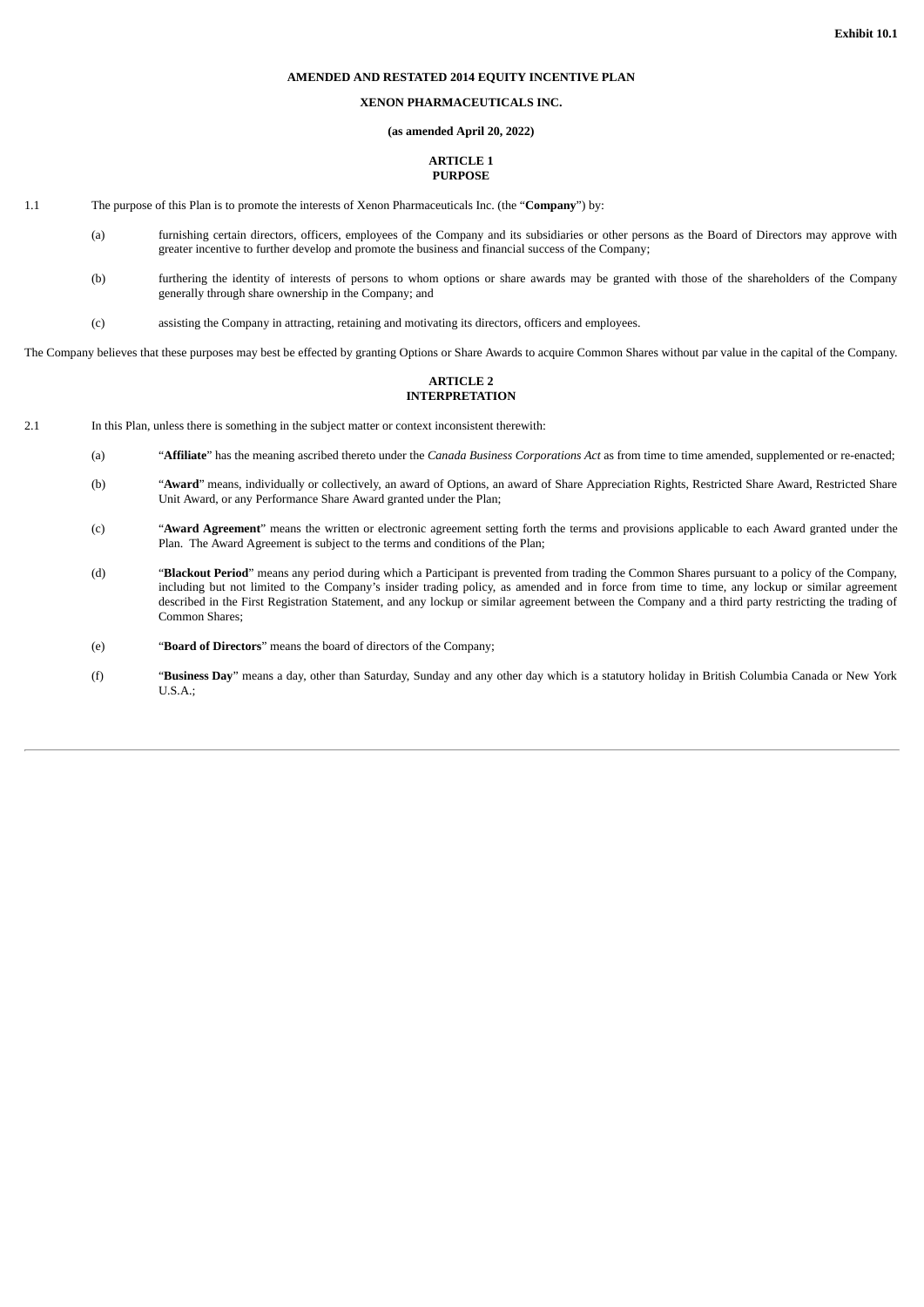(g) "**Cause**" with respect to any Participant, shall mean (i) a Participant's willful misconduct, (ii) a willful failure of a Participant to perform his or her duties, (iii) a Participant's insubordination, theft, dishonesty, or any other willful conduct that is detrimental to the Company or its subsidiaries, (iv) cause for termination of employment or other service contract at common law, or (v) such other cause as the Board of Directors in good faith reasonably determines provides cause for the discharge of the Participant or termination of the Participant's relationship with the Company;

#### (h) "**Change of Control**" means:

- (i) the acquisition by any person or persons acting jointly or in concert (as determined by the Securities Act) ("**Person**"), whether directly or indirectly, of voting securities of the Company that, together with all other voting securities of the Company held by such Person, constitute in the aggregate more than 50% of all outstanding voting securities of the Company; provided, however, that for purposes of this subsection, the acquisition of additional securities by any one Person, who is considered to own more than 50% of all outstanding voting securities of the Company will not be considered a Change of Control;
- (ii) an amalgamation, arrangement or other form of business combination of the Company with another corporation that results in the holders of voting securities of that other corporation holding, in the aggregate, more than 50% of all outstanding voting securities of the corporation resulting from the business combination; provided, however, that for purposes of this subsection, the acquisition of additional securities by any one Person, who is considered to own more than 50% of all outstanding voting securities of the Company will not be considered a Change of Control; or
- (iii) a change in the ownership of a substantial portion of the Company's assets which occurs on the date that any Person acquires (or has acquired during the twelve (12) month period ending on the date of the most recent acquisition by such person or persons) assets from the Company that have a total gross fair market value equal to or more than fifty percent (50%) of the total gross fair market value of all of the assets of the Company immediately prior to such acquisition or acquisitions; provided, however, that for purposes of this subsection (iii), the following will not constitute a change in the ownership of a substantial portion of the Company's assets: (A) a transfer to a Related Entity, or (B) a transfer of assets by the Company to: (1) a stockholder of the Company (immediately before the asset transfer) in exchange for or with respect to the Company's stock, (2) an entity of which the Company has Control, (3) a Person, that owns, directly or indirectly, fifty percent (50%) or more of the total value or voting power of all the outstanding stock of the Company, or (4) an entity of which a Person described in this subsection (iii)(B)(3) has Control. For purposes of this subsection (iii), gross fair market value means the value of the assets of the Company, or the value of the assets being disposed of, determined without regard to any liabilities associated with such assets;

Notwithstanding the foregoing, a transaction will not be deemed a Change of Control for Awards granted to Participants who are subject to U.S. taxation unless the transaction qualifies as a Change of Control event within the meaning of Code Section 409A, as it has been and may be amended from time to time, and any proposed or final Treasury Regulations and U.S. Internal Revenue Service guidance that has been promulgated or may be promulgated thereunder from time to time.

Further and for the avoidance of doubt, a transaction will not constitute a Change of Control if: (x) its sole purpose is to change the state or jurisdiction of the Company's incorporation, or (y) its sole purpose is to create a holding company that will be owned in substantially the same proportions by the persons who held the Company's securities immediately before such transaction.

(i) "**CEO**" means the Chief Executive Officer of the Company;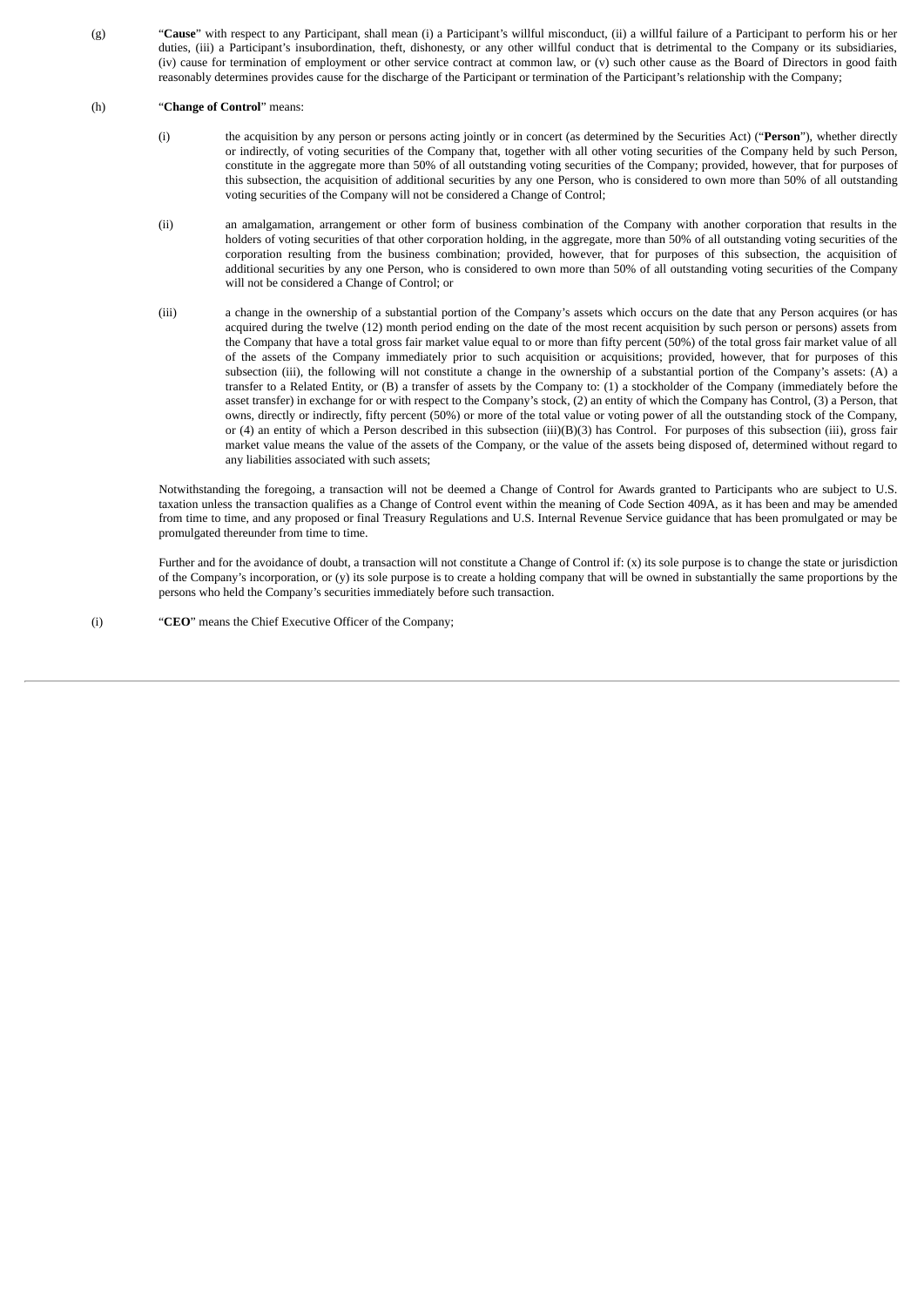- (j) "**Code**" means the U.S. Internal Revenue Code of 1986, as amended. Reference to a specific section of the Code or regulation thereunder shall include such section or regulation, any valid regulation promulgated under such section, and any comparable provision of any future legislation or regulation amending, supplementing or superseding such section or regulation;
- (k) "**Committee**" means a committee of directors or of other individuals satisfying applicable laws appointed by the Board of Directors, or a duly authorized committee of the Board of Directors, in accordance with Article 3 hereof;
- (l) "**Common Shares**" means the common shares without par value in the capital of the Company;
- (m) "**Consultant**" means a person other than an employee, officer or director of the Company or of any of its subsidiaries that:
	- (i) is engaged to provide services to the Company or any of its subsidiaries;
	- (ii) provides the services under a written contract with the Company or of any of its subsidiaries; and
	- (iii) spends or will spend a significant amount of time and attention on the affairs and business of the Company or of any of its subsidiaries,

and includes, for an individual Consultant, a corporation of which such individual is an employee or shareholder;

- (n) "**Control**" by a person over a second person means the power to direct, directly or indirectly, the management and policies of the second person by virtue of:
	- (i) ownership of or direction over voting securities in the second person;
	- (ii) a written agreement or indenture;
	- (iii) being or Controlling the general partner of the second person; or
	- (iv) being a trustee of the second person;
- (o) "**Eligible Persons**" means directors, officers, employees or Consultants of the Company or of any of its subsidiaries, and an "**Eligible Person**" shall have a corresponding meaning;
- (p) "**Exchange Act**" means the U.S. Securities Exchange Act of 1934, as amended;
- (q) "**Exchange Program**" means a program under which (i) outstanding Awards are surrendered or cancelled in exchange for awards of the same type (which may have higher or lower exercise prices and different terms), awards of a different type, and/or cash, (ii) Participants would have the opportunity to transfer any outstanding Awards to a financial institution or other person or entity selected by the Board of Directors, and/or (iii) the exercise price of an outstanding Award is increased or reduced. The Board of Directors will determine the terms and conditions of any Exchange Program, in its sole discretion;
- (r) "**Exercise Price**" means the price per share at which Common Shares may be subscribed for by a Participant pursuant to a particular Share Option Agreement, as further described under paragraph 7.1(c) of the Plan;
- (s) "**Fair Market Value Price**" means, as of any date, the value of Common Shares determined as follows: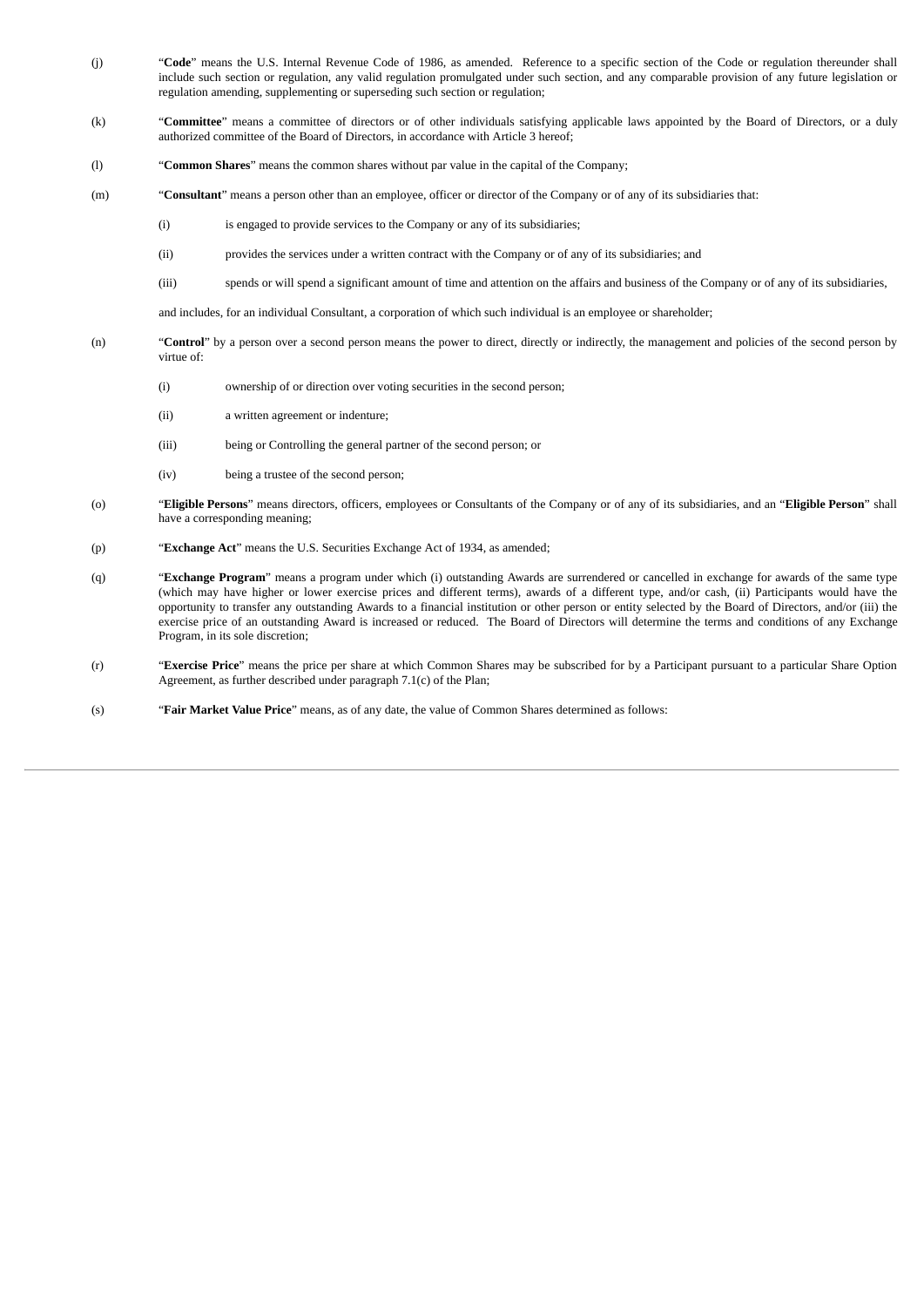- (i) if the Common Shares are listed on a Stock Exchange, its Fair Market Value Price will be the closing sales price for such stock (or the closing bid, if no sales were reported) as quoted on such exchange or system on the day of determination, as reported in such other source as the Board of Directors deems reliable;
- (ii) if the Common Shares are regularly quoted by a recognized securities dealer but selling prices are not reported, the Fair Market Value Price of a Common Share will be the mean between the high bid and low asked prices for the Common Shares on the day of determination (or, if no bids and asks were reported on that date, as applicable, on the last trading date such bids and asks were reported), as reported in such source as the Board of Directors deems reliable; or
- (iii) in the absence of an established market for the Common Shares, the Fair Market Value Price will be determined in good faith by the Board of Directors.

Notwithstanding the foregoing, if the determination date for the Fair Market Value Price occurs on a day other than a Business Day, the Fair Market Value Price will be the price as determined in accordance with subsections (i) through (iii) above (as applicable) on the next Business Day, unless otherwise determined by the Board of Directors;

- (t) "**First Registration Statement**" means the first registration statement that is filed by the Company and declared effective pursuant to Section 12(g) of the Exchange Act, with respect to any class of the Company's securities;
- (u) "**Fiscal Year**" means the fiscal year of the Company;
- (v) "**Full-Value Award**" means a Restricted Share Award, Restricted Share Unit Award, or Performance Share Award;
- (w) "**Incentive Share Option**" means an Option to purchase Common Shares with the intention that it qualify as an "**incentive stock option**" within the meaning of Section 422 of the Code and the regulations and guidance promulgated thereunder, such intention being evidenced by the resolutions of the directors at the time of grant;
- (x) "**Insider**" has the meaning given to that term in the Securities Act and also includes associates and affiliates of the Insider, but does not include directors or senior officers of a subsidiary or affiliate of the Company unless such director or senior officer:
	- (i) in the ordinary course receives or has access to information as material facts or material changes concerning the Company before the material facts or material changes are generally disclosed;
	- (ii) is a director or senior officer of a "major subsidiary" of the Company (where "major subsidiary" has the meaning given to that term in National Instrument 55‑101 – Insider Reporting Exemptions); or
	- (iii) is an insider of the Company in a capacity other than as a director or senior officer of the subsidiary or affiliate.

For the purpose of this definition, the terms "affiliate", "associate" and "subsidiary" have the meanings given to them, respectively, in the Securities Act;

(y) "**NI 45‑106**" means National Instrument 45‑106 – Prospectus and Registration Exemptions;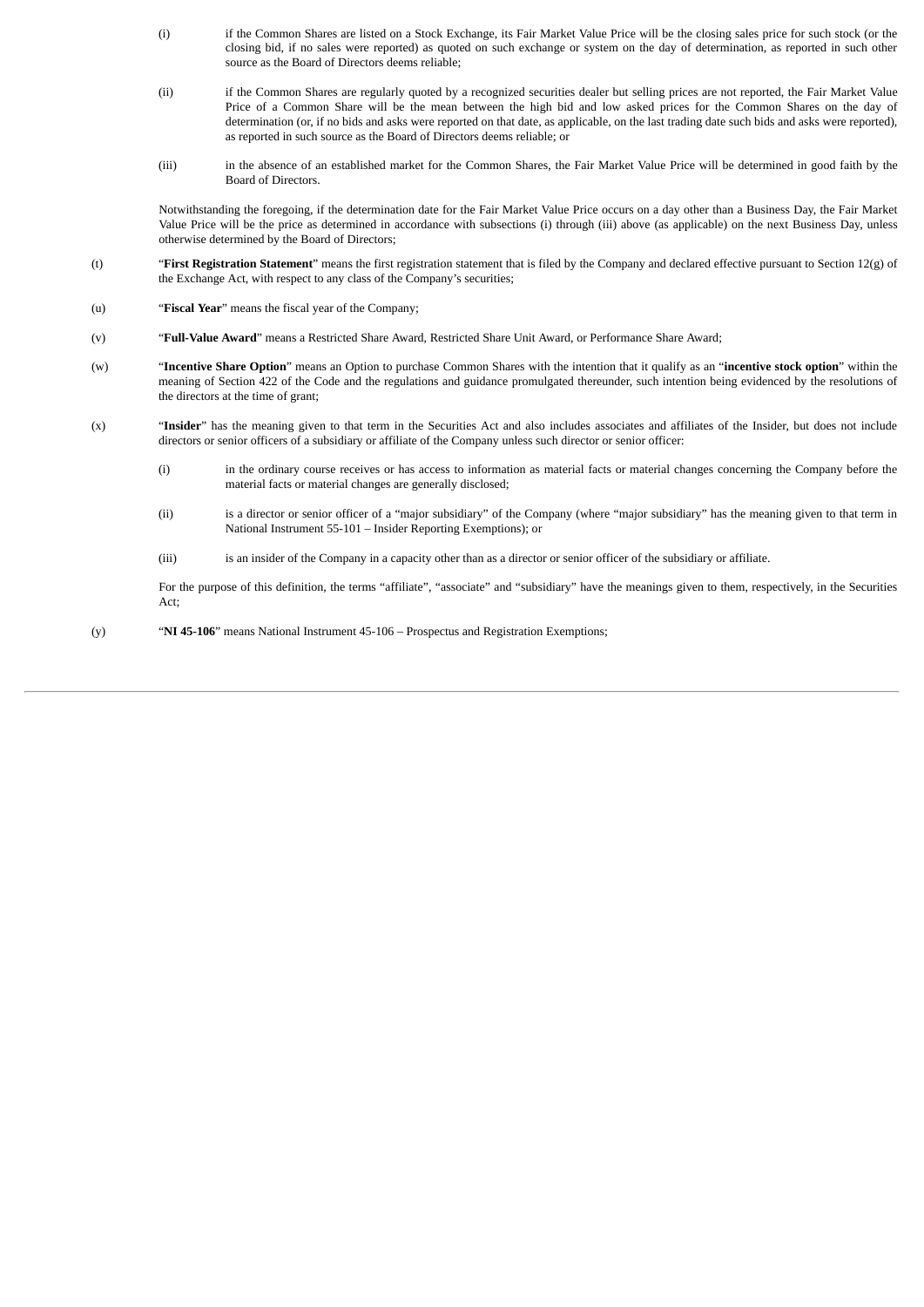- (z) "**Optioned Shares**" means the Common Shares that may be subscribed for by a Participant pursuant to a Share Option Agreement;
- (aa) **"Options**" means share options granted hereunder to purchase Common Shares from treasury;
- (bb) "**Outside Director**" means a director who is not an employee (including officer) of the Company or an Affiliate;
- (cc) "**Nonqualified Share Option**" means an Option to purchase Common Shares other than an Incentive Share Option;
- (dd) "**Participant**" means an Eligible Person to whom an Award is granted pursuant to the Plan or, if applicable, such other person who holds an outstanding Award;
- (ee) "**Performance Criteria**" means the one or more criteria that the Board of Directors shall select for purposes of establishing the performance goals for a Performance Period;
- (ff) "**Performance Period**" means one or more periods of time, which may be of varying and overlapping duration, as the Board of Directors may select, over which the attainment of one or more performance goals will be measured for the purpose of determining a Participant's right to, and the payment of, a Performance Share Award.
- (gg) "**Performance Share Award**" means an award of Common Shares which is granted pursuant to the terms and conditions of Article 9;
- (hh) "**Plan**" means this Amended and Restated 2014 Equity Incentive Plan, as the same may from time to time be supplemented, amended and/or restated and in effect;
- (ii) "**Related Entity**" means, for a company or corporation, a Person that Controls or is Controlled by the Company or that is Controlled by the same Person that controls that company or corporation;
- (jj) "**Restatement Effective Date**" has the meaning under paragraph 11.1 of the Plan.
- (kk) "**Restricted Share Award**" means an award of Common Shares which is granted pursuant to the terms and conditions of Article 9;
- (ll) "**Restricted Share Unit Award**" means a bookkeeping entry representing an amount equal to the Fair Market Value of one Common Share, granted pursuant to the terms and conditions of Article 9;
- (mm) "**Retirement**" means retirement as an employee and/or officer of the Company, and if there is any question on whether a cessation of employment is by way of a retirement or not, the determination by the CEO (or in the CEO's absence or in the case of a situation involving the cessation of employment of an executive officer of the Company, the Compensation Committee of the Board of Directors or the independent members of the Board of Directors) shall be conclusive and binding on the Participant;
- (nn) "**Rule 16b-3**" means Rule 16b-3 of the Exchange Act or any successor to Rule 16b-3, as in effect when discretion is being exercised with respect to the Plan;
- (oo) "**Section 16(b)"** means Section 16(b) of the Exchange Act;
- (pp) "**Securities Act**" means the *Securities Act* (British Columbia);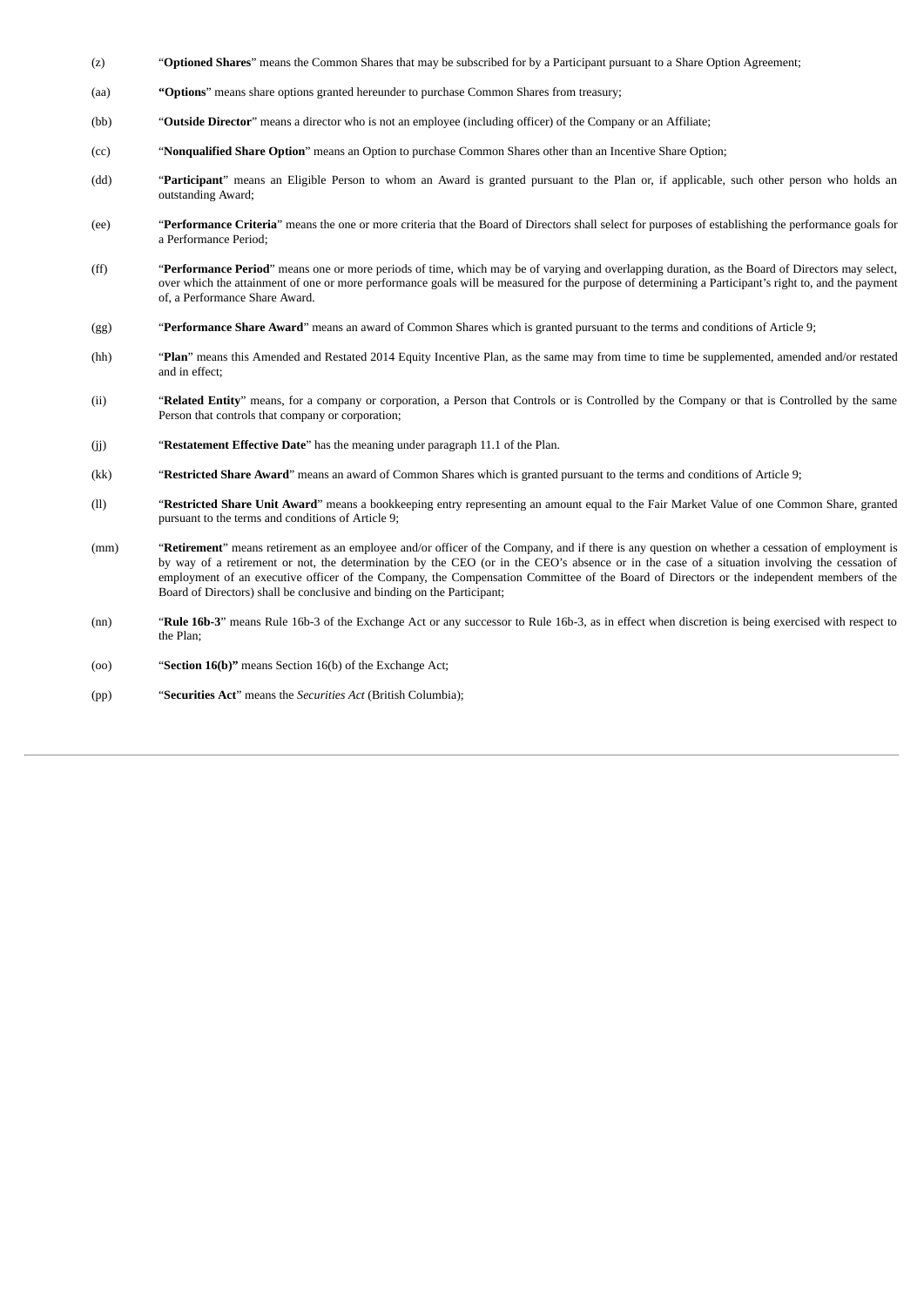- (qq) "**Share Appreciation Right**" means a right to receive the appreciation on Common Shares that is granted pursuant to the terms and conditions of Article 9;
- (rr) "**Share Award**" means any Restricted Share Award, Restricted Share Unit Award, Share Appreciation Right, Performance Share Award, or any Other Share Award granted under the Plan;
- (ss) "**shareholder approval**" means the approval as evidenced by a resolution passed by a simple majority of votes cast at a meeting of holders of Common Shares (unless required by the Stock Exchanges to exclude the votes cast by Insiders in relation to amendments benefiting Insiders);
- (tt) "**Stock Exchanges**" means such stock exchanges or other organized market on which the Common Shares are listed or posted for trading, including the NASDAQ Stock Market LLC;
- (uu) "**subsidiary**" has the meaning assigned thereto under the Securities Act (British Columbia) as the same may from time to time be amended or reenacted; and
- (vv) "**Trading Day**", with respect to any Stock Exchange, means a day on which securities may be traded through the facilities of such Stock Exchange.
- 2.2 Any question arising as to the interpretation of this Plan will be determined by the Board of Directors and, absent manifest error, such determination will be conclusive and binding on the Company and all Participants.
- 2.3 In this Plan, words importing the singular number only include the plural and *vice versa*, words importing any gender include all genders and words importing persons include individuals, corporations, limited and unlimited liability companies, general and unlimited partnerships, associations, trusts, incorporated organizations, joint ventures and governmental authorities.

#### **ARTICLE 3 ADMINISTRATION OF PLAN**

- 3.1 This Plan will be administered by the Board of Directors. The Board of Directors may delegate some or all of the administration of the Plan to a Committee or Committees. If administration of the Plan is delegated to a Committee, the Committee will have, in connection with the administration of the Plan, the powers theretofore possessed by the Board of Directors that have been delegated to the Committee, including the power to delegate to a subcommittee of the Committee any of the administrative powers the Committee is authorized to exercise (and references in this Plan to the Board of Directors will thereafter be to the Committee or subcommittee, as applicable). Any delegation of administrative powers will be reflected in resolutions, not inconsistent with the provisions of the Plan, adopted from time to time by the Board of Directors or the Committee (as applicable). The Board of Directors may retain the authority to concurrently administer the Plan with the Committee and may, at any time, revest to the Board of Directors some or all of the powers previously delegated. For the purpose of delegation of administration of the Plan, one or more of the CEO and/or officers of the Company, if designated by the Board of Directors, will be deemed a Committee.
- 3.2 To the extent desirable to qualify transactions hereunder as exempt under Rule 16b-3, the transactions contemplated hereunder will be structured to satisfy the requirements for exemption under Rule 16b-3.
- 3.3 The Board of Directors will take such steps which in its opinion are required to ensure that the Committee to which it has delegated the power to ensure that it has the necessary authority to fulfill its functions under this Plan.
- 3.4 Subject to the provisions of the Plan, the Board of Directors, and in the case of a Committee, subject to the specific duties delegated by the Board of Directors to such Committee, will have the authority, in its discretion: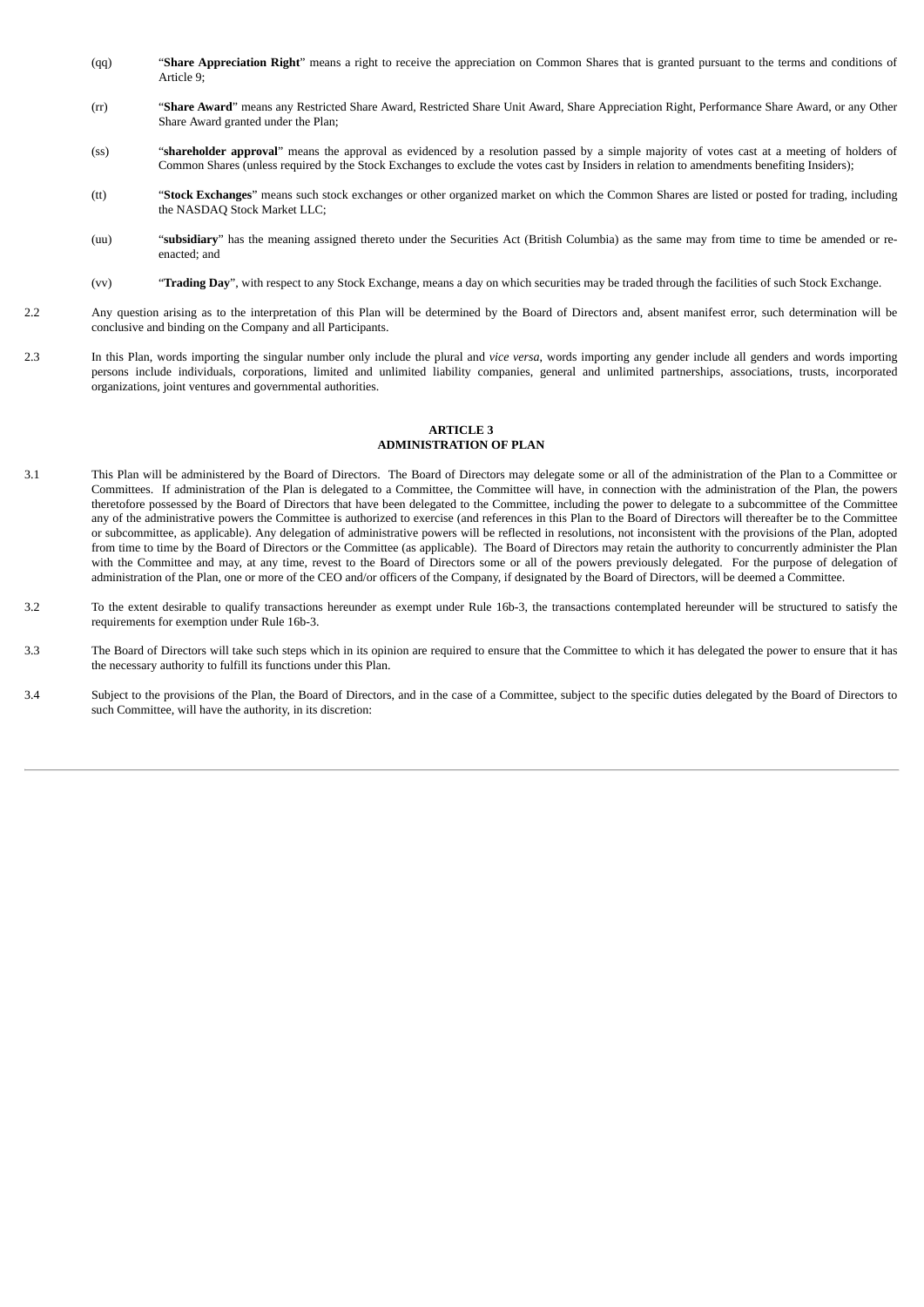- (a) to determine the Fair Market Value;
- (b) to select the Eligible Persons to whom Awards may be granted hereunder;
- (c) to determine the number of Shares to be covered by each Award granted hereunder;
- (d) to approve forms of Award Agreements for use under the Plan;
- (e) to determine the terms and conditions, not inconsistent with the terms of the Plan, of any Award granted hereunder. Such terms and conditions include, but are not limited to, the exercise price, the time or times when Awards may be exercised (which may be based on performance criteria), any vesting acceleration or waiver of forfeiture restrictions, and any restriction or limitation regarding any Award or the Shares relating thereto, based in each case on such factors as the Board of Directors (or Committee appointed by the Board of Directors) will determine;
- (f) to construe and interpret the terms of the Plan and Awards granted pursuant to the Plan;
- (g) to prescribe, amend and rescind rules and regulations relating to the Plan, including rules and regulations relating to sub-plans established for the purpose of satisfying applicable foreign laws or for qualifying for favorable tax treatment under applicable foreign laws;
- (h) to modify or amend each Award (subject to Article 11 of the Plan), including but not limited to the discretionary authority to extend the posttermination exercisability period of Awards and to extend the maximum term of an Option (subject to paragraph 8.1(d) of the Plan regarding Incentive Share Options);
- (i) to allow to satisfy withholding tax obligations in such manner as prescribed in paragraph 10.7 of the Plan;
- (j) to authorize any person to execute on behalf of the Company any instrument required to effect the grant of an Award previously granted by the Board of Directors;
- (k) to allow a Participant to defer the receipt of the payment of cash or the delivery of Shares that would otherwise be due to such Participant, as applicable, under an Award; and
- (l) to make all other determinations deemed necessary or advisable for administering the Plan.
- 3.5 The Board of Directors may not implement an Exchange Program.
- 3.6 Notwithstanding anything to the contrary in the Plan, no dividends or other distributions will be paid or credited with respect to any Common Shares subject to any unvested portion of an Award.
- 3.7 The Board of Directors has the authority to determine all questions arising out of the Plan and any Award granted pursuant to the Plan, which interpretations and determinations will be conclusive and binding on the Company and all other affected persons.

# **ARTICLE 4 REGULATIONS**

4.1 The Board of Directors may from time to time establish such regulations, make such determinations and interpretations and take such steps in connection with this Plan which, in its opinion, are necessary or desirable for the administration of this Plan.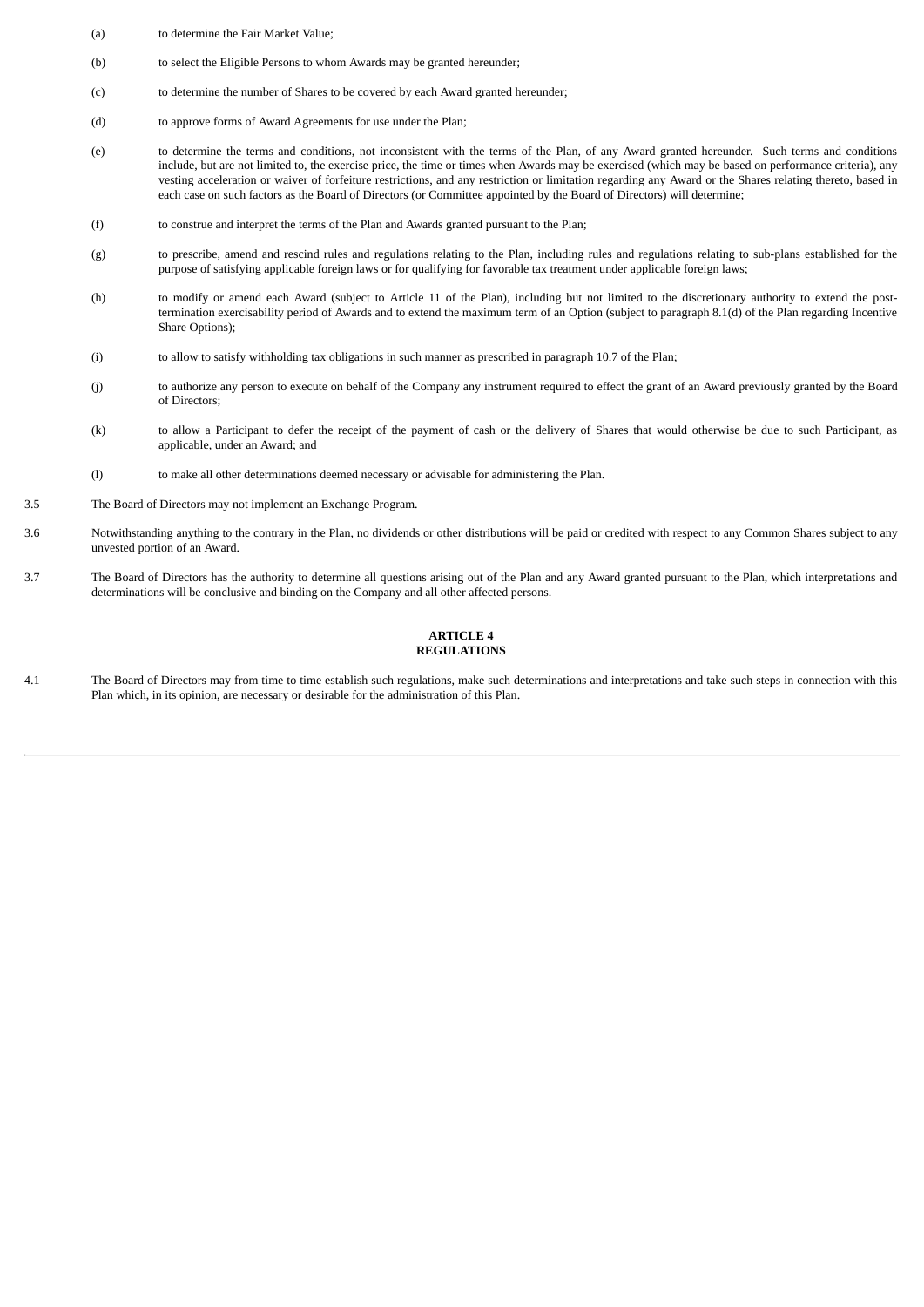# **ARTICLE 5 COMPLIANCE WITH LAWS**

- 5.1 The Plan, the grant, exercise, vesting, and/or settlement of Awards under the Plan and the Company's obligation to issue Common Shares on exercise, vesting, or settlement of Awards will be subject to all applicable federal, provincial and foreign laws, rules and regulations and the rules of any regulatory authority or Stock Exchange on which the securities of the Company are listed. The Company shall not be required, or in any way obliged, to grant Awards or issue Common Shares if such grant or issuance would require registration of the Plan or of any Awards or Common Shares under the securities laws of any jurisdiction other than Canada or the United States. Common Shares issued to a Participant pursuant to the exercise, vesting, or settlement of an Award may be subject to limitations on sale or resale under applicable securities laws.
- 5.2 The Board of Directors may from time to time take such steps and require such documentation from Eligible Persons or Participants which in its opinion are necessary or desirable to ensure compliance with all applicable laws, the bylaws, rules and regulations of any Stock Exchanges.
- 5.3 The Board of Directors may also from time to time take such steps which in its opinion are necessary or desirable to restrict the transferability of any Common Shares acquired on the exercise, vesting, or settlement of any Award in order to ensure such compliance, including, where applicable, the endorsement of a legend on any certificate representing Common Shares acquired on the exercise, vesting, or settlement of any Award to the effect that such Common Shares may not be offered, sold or delivered except in compliance with the applicable securities laws and regulations of Canada or the United States.

# **ARTICLE 6 COMMON SHARES SUBJECT TO PLAN**

- 6.1 Subject to the provisions of Sections 6.4 and 10.3(a), the maximum number of Common Shares that may be issued pursuant to the Plan is equal to 13,365,328 Common Shares (the "**Share Reserve**"). The Common Shares may be authorized but unissued, or reacquired Common Shares.
- 6.2 Subject to the provisions of Sections 6.1, 6.4, and 10.3(a), the maximum number of Common Shares that may be issued pursuant to Full-Value Awards shall not exceed 1,000,000 Common Shares (the "**Full-Value Award Limit**"). For the avoidance of doubt, any Common Shares that are issued pursuant to Full-Value Awards and subsequently become available for issuance under the Plan pursuant to Section 6.4 shall cease to count as Common Shares issued for purposes of this limitation.
- 6.3 The Board of Directors will reserve for allotment from time to time out of the authorized but unissued Common Shares sufficient Common Shares to provide for issuance of all Common Shares which are issuable under all outstanding Options or Share Awards.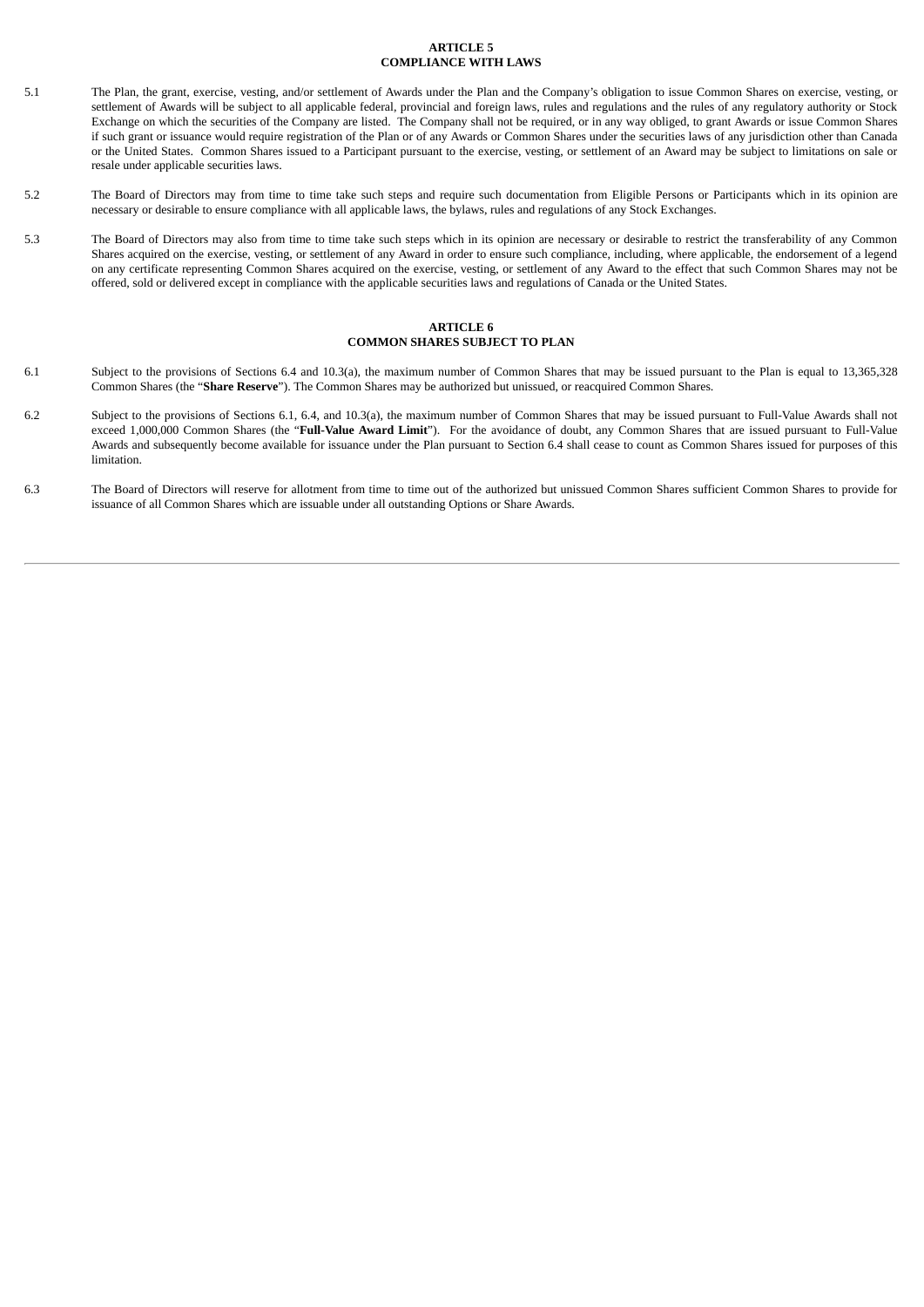- 6.4 Upon the expiry or termination of an Award which has not been exercised in full or, with respect to a Restricted Share Award, Restricted Share Unit Award, or Performance Share Award is forfeited to or repurchased by the Company due to failure to vest, the number of unpurchased Common Shares reserved for issuance under that Award (or for Awards other than Options or Share Appreciation Rights the forfeited or repurchased Common Shares) shall become available for issue for the purpose of additional Awards which may be granted under this Plan (unless the Plan has terminated). With respect to Share Appreciation Rights, only Common Shares actually issued (i.e., the net Common Shares issued) pursuant to a Share Appreciation Right will cease to be available under the Plan; all remaining Common Shares under Share Appreciation Rights will remain available for future grant or sale under the Plan (unless the Plan has terminated). Common Shares that have actually been issued under the Plan under any Award will not be returned to the Plan and will not become available for future distribution under the Plan; provided, however, that if Shares issued pursuant to Restricted Share Awards, Restricted Share Unit Awards, or Performance Share Awards are repurchased by the Company or are forfeited to the Company, such Common Shares will become available for future grant under the Plan. Common Shares used to pay the exercise price of an Award or to satisfy the tax withholding obligations related to an Award will become available for future grant or sale under the Plan. To the extent an Award under the Plan is paid out in cash rather than Common Shares, such cash payment will not result in reducing the number of Common Shares available for issuance under the Plan. Notwithstanding the foregoing and, subject to adjustment as provided in paragraph 10.3, the maximum number of Common Shares that may be issued upon the exercise of Incentive Share Options will equal the aggregate Common Share number stated in paragraph 6.1, plus, to the extent allowable under Section 422 of the Code and the Treasury Regulations promulgated thereunder, any Common Shares that become available for issuance under the Plan pursuant to this paragraph 6.4.
- 6.5 Participation in this Plan will be entirely voluntary and any decision not to participate will not affect an Eligible Person's employment or other service relationship with the Company or any Related Entity.
- 6.6 Nothing in this Plan or in any Award Agreement will confer on any Participant any right to remain as an employee, officer, director or Consultant of the Company or any Related Entity.
- 6.7 Nothing herein or otherwise shall be construed so as to confer on any Participant any rights as a shareholder of the Company with respect to any Common Shares reserved for the purpose of any Award.
- 6.8 A Participant will only have rights as a shareholder of the Company with respect to Shares that the Participant acquires through the exercise of an Option in accordance with its terms.
- 6.9 A holder of a Share Award will only have rights as a shareholder of the Company with respect to the Common Shares subject to the Share Award as specified and subject to restrictions as set out in the relevant agreement evidencing such Share Award.

# **ARTICLE 7 GRANT OF OPTIONS**

- 7.1 Subject to the rules set out below, the Board of Directors may from time to time grant to any Eligible Person one or more Options as the Board of Directors deems appropriate:
	- (a) **Date Option Granted**. The date on which an Option will be deemed to have been granted under this Plan will be the date on which the Board of Directors authorizes the grant of such Option or such other date as may be specified by the Board of Directors at the time of such authorization.
	- (b) **Number of Common Shares.** The number of Common Shares that may be purchased under any Option by a Participant will be determined by the Board of Directors provided that such number may not be greater than the maximum number permitted under the applicable rules and regulations of all regulatory authorities to which the Company is subject, including the Stock Exchanges. A Participant, at the time of granting an Option, may hold more than one Option.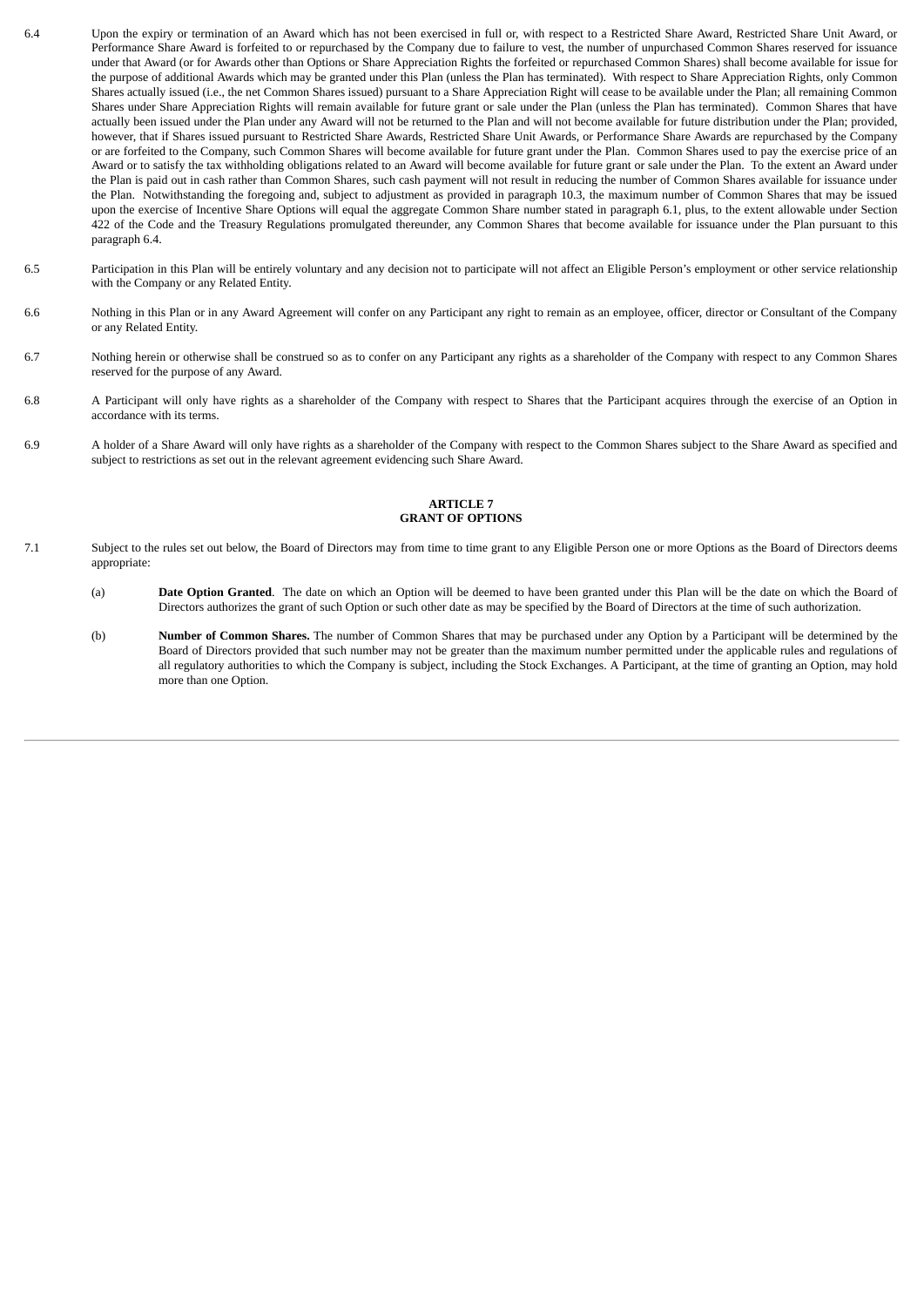- (c) **Exercise Price**. The exercise price (the "**Exercise Price**") per Common Share under each Option will be determined by the Board of Directors by reference to the fair market price(s) of the Common Shares on the primary Stock Exchange for which most trading of the Common Shares occurs, generally by reference to the closing market price of the Common Shares, provided that such price may not be less than the lowest price permitted under the applicable rules and regulations of all regulatory authorities to which the Company is subject, including those of the Stock Exchanges. Notwithstanding the foregoing, in the case of a Nonqualified Share Option or Incentive Share Option, the Exercise Price will be no less than one hundred percent (100%) of the Fair Market Value Price per Common Share on the date of grant, subject to the limitations applicable to Incentive Share Options set forth in paragraph 8.1(b) of the Plan. Notwithstanding the foregoing, Options may be granted with a per Share exercise price of less than one hundred percent (100%) of the Fair Market Value Price per Common Share on the date of grant pursuant to a transaction described in, and in a manner consistent with, Section 424(a) of the Code.
- (d) **Award Agreement**. Each Option will be evidenced by an Award Agreement, which incorporates such terms and conditions as the Board of Directors, in its discretion, deems appropriate and consistent with the provisions of this Plan. Each Award Agreement will be executed by the Eligible Person to whom the Option is granted and on behalf of the Company by any member of the Board of Directors, the CEO or the Corporate Secretary of the Company or such other person as the Board of Directors may designate for such purpose.

# (e) **Expiry of Options.** Each Option will expire on the earlier of:

- (i) the date determined by the Board of Directors and specified in the Award Agreement pursuant to which such Option is granted, provided that such date may not be later than the earlier of (A) the date which is the tenth anniversary of the date on which such Option is granted (except (1) in the circumstances where the tenth anniversary falls within, or within five Business Days after, the end of a Blackout Period, then instead of the tenth anniversary, the relevant date shall be the fifth Business Day after the end of such Blackout Period; provided, however, that the extension in this subsection  $7(e)(i)(A)(1)$  shall be applied to any Option held by a Participant who is a U.S. taxpayer only to the extent that it would not violate Code Section 409A and (2) in the circumstances described in paragraph 8.1(b) of the Plan) and (B) the latest date permitted under the applicable rules and regulations of all regulatory authorities to which the Company is subject, including the Stock Exchanges;
- (ii) in the event the Participant ceases to be an Eligible Person for any reason, other than death of the Participant, such period of time after the date on which the Participant ceases to be an Eligible Person as may be specified by the Board of Directors, which period may be specified in the specific Award Agreement with respect to such Option (but in no event granted beyond the original expiry date of the Option as provided for in subparagraph (i) above). In the absence of a specified time in the Award Agreement, the Option will remain exercisable for 90 days following the date the Participant ceases to be an Eligible Person due to termination without Cause or resignation (or 180 days following the date Participant ceases to be an Eligible Person due to such Participant's Retirement, 365 days following the date Participant ceases to be an Eligible Person due to such Participant's disability, and immediately upon Participant ceasing to be an Eligible Person due to the termination of such Participant as an Eligible Person for Cause). Unless otherwise provided by the Board of Directors, if on the date the Participant ceases to be an Eligible Person, the Participant is not vested as to his or her entire Option, the Common Shares covered by the unvested portion of the Option will revert to the Plan. If after the date the Participant ceases to be an Eligible Person, the Participant does not exercise his or her Option within the time specified by the Board of Directors, the Option will terminate, and the Common Shares covered by such Option will revert to the Plan;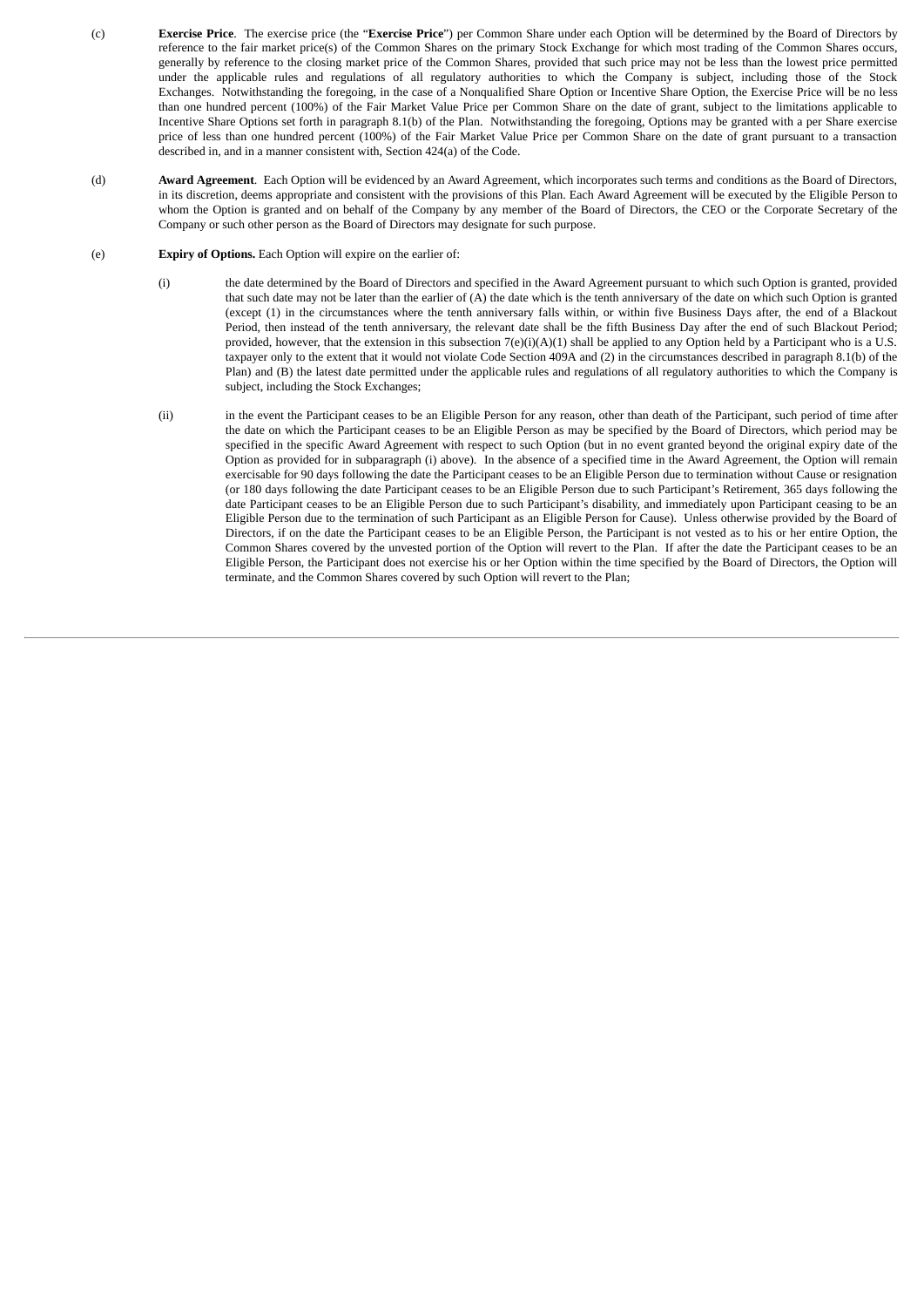- (iii) in the case of the death of a Participant prior to: (A) the Participant ceasing to be an Eligible Person; or (B) the date which is the number of days determined under subparagraph (ii) above, from the date on which the Participant ceased to be an Eligible Person; the date which is the 365th day after the date of death of such Participant or such other date as may be specified by the Board of Directors and which period will be specified in the Award Agreement with respect to such Option (but in no event beyond the original expiry date of the Option as provided for in subparagraph (i) above). Unless otherwise provided by the Board of Directors, if at the time of death Participant is not vested as to his or her entire Option, the Common Shares covered by the unvested portion of the Option will immediately revert to the Plan. If the Option is not so exercised within the time specified herein, the Option will terminate, and the Common Shares covered by such Option will revert to the Plan;
- (iv) notwithstanding the foregoing provisions of subparagraphs (ii) and (iii) of this paragraph 7.1(e), the Board of Directors may, subject to regulatory approval, at any time prior to expiry of an Option extend the period of time within which an Option held by a deceased Participant may be exercised or within which an Option may be exercised by an Participant who has ceased to be an Eligible Person, but such an extension shall not be granted beyond the original expiry date of the Option as provided for in subparagraph (i) above; and
- (v) notwithstanding the foregoing provisions, if the expiry of an Option pursuant to subparagraphs (ii) and (iii) of this paragraph 7.1(e) occurs during the Blackout Period applicable to the Participant or within five Business Days after the last day of a Blackout Period applicable to the Participant, the expiry date for the Option will be the last day of such five Business Day period, except in the event of expiry of Options following termination of a Participant's employment or services (for a director) or contract as a Consultant for Cause.

# (f) **Exercise of Options**.

- (i) The Board of Directors may impose such limitations or conditions on the exercise or vesting of any Option as the Board of Directors, in its discretion, deems appropriate. Each Award Agreement will provide that the Option granted thereunder may be exercised by notice signed by the Participant and accompanied by full payment for the Common Shares being purchased or by other means, including without limitation electronic means via on-line arrangements, as the Board of Directors may from time to time approve and allow.
- (ii) The Board of Directors will determine the acceptable form of consideration for exercising an Option, including the method of payment. In the case of an Incentive Stock Option, the Board of Directors will determine the acceptable form of consideration at the time of grant. Such consideration may consist entirely of: (A) cash; (B) cheque; (C) other Common Shares, provided that such Common Shares have a Fair Market Value Price on the date of surrender equal to the aggregate exercise price of the Common Shares as to which such Option will be exercised and provided that accepting such Common Shares will not result in any adverse accounting consequences to the Company, as the Board of Directors determines in its sole discretion; (D) consideration received by the Company under a brokerassisted (or other) cashless exercise program (whether through a broker or otherwise) implemented by the Company in connection with the Plan; (E) by net exercise; (F) such other consideration and method of payment for the issuance of Common Shares to the extent permitted by the applicable securities laws and all applicable rules and regulations of all regulatory authorities to which the Company is subject; or (G) any combination of the foregoing methods of payment.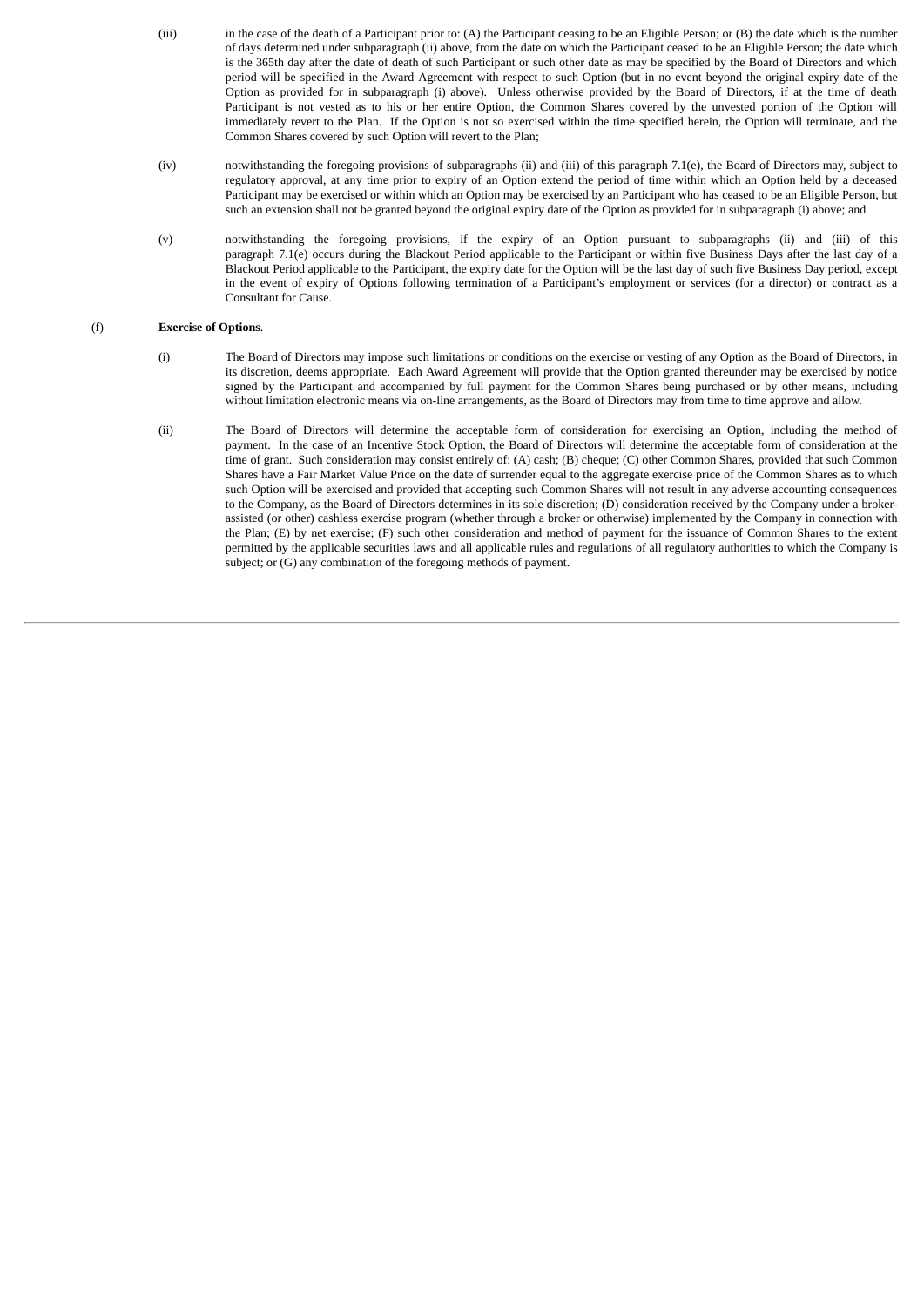#### **ARTICLE 8 INCENTIVE SHARE OPTION LIMITATIONS**

- 8.1 To the extent required by Section 422 of the Code, if applicable, Incentive Share Options shall be subject to the following additional terms and conditions and if there is any conflict between the terms of this Article and other provisions under the Plan, the provisions under this Article shall prevail:
	- (a) **Dollar Limitation**. To the extent the aggregate Fair Market Value (determined as of the grant date) of Common Shares with respect to which Incentive Share Options are exercisable for the first time during any calendar year (under the Plan and all other Share option plans of the Company) exceeds U.S. \$100,000, such portion in excess of U.S. \$100,000 shall be treated as a Nonqualified Share Option. In the event the Participant holds two or more such Options that become exercisable for the first time in the same calendar year, such limitation shall be applied on the basis of the order in which such Options are granted.
	- (b) **10% Shareholders**. If a Participant owns 10% or more of the total voting power of all classes of the Company's shares, then the exercise price per share of an Incentive Share Option shall not be less than 110% of the fair market value of the Common Shares on the grant date and the Option term shall not exceed five years. The determination of 10% ownership shall be made in accordance with Section 422 of the Code.
	- (c) **Eligible Employees**. Eligible Persons who are not employees of the Company or one of its parent corporations or subsidiary corporations may not be granted Incentive Share Options. For purposes of this paragraph (c), "**parent corporation**" and "**subsidiary corporation**" shall have the meanings attributed to those terms for purposes of Section 424 of the Code.
	- (d) **Term**. The term of an Incentive Share Option shall not exceed 10 years.
	- (e) **Exercisability**. To qualify for Incentive Share Option tax treatment, an Option designated as an Incentive Share Option must be exercised within three months after termination of employment for reasons other than death, except that, in the case of termination of employment due to total disability, such Option must be exercised within one year after such termination. Employment shall not be deemed to continue beyond the first 90 days of a leave of absence unless the Participant reemployment rights are guaranteed by statute or contract. For purposes of this paragraph (d), "**total disability**" shall mean a mental or physical impairment of the Participant which is expected to result in death or which has lasted or is expected to last for a continuous period of 12 months or more and which causes the Participant to be unable, in the opinion of the Company and two independent physicians, to perform his or her duties for the Company and to be engaged in any substantial gainful activity. Total disability shall be deemed to have occurred on the first day after the Company and the two independent physicians have furnished their opinion of total disability to the Board of **Directors**
	- (f) **Assignability**. No Incentive Share Option granted under the Plan may be assigned or transferred by the Participant other than by will or by the laws of descent and distribution, and during the Participant's lifetime, such Incentive Share Option may be exercised only by the Participant.
	- (g) **Grant**. No Incentive Share Options may be granted more than ten years after the later of (i) the adoption of the Plan by the Board and (ii) the adoption by the Board of any amendment to the Plan that constitutes the adoption of a new plan for purposes of Section 422 of the Code.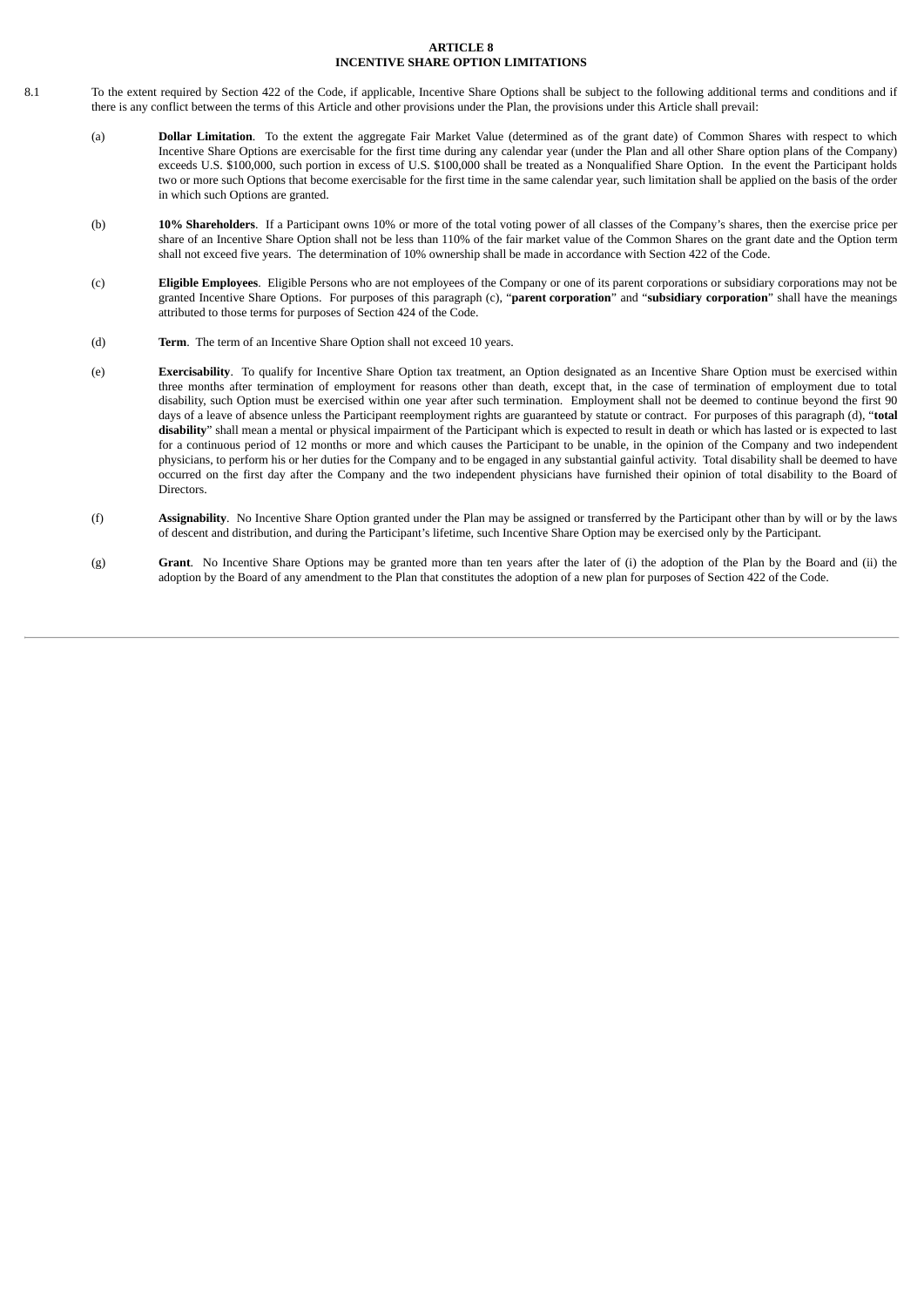# **ARTICLE 9 PROVISIONS OF SHARE AWARDS OTHER THAN OPTIONS**

The Board of Directors may in its discretion determine to grant other forms of Awards other than Options under this Plan on the terms and conditions set out below and all such other forms of share awards will be subject to the Share Reserve:

# 9.1 **Restricted Share Awards.**

- (a) Each Restricted Share Award will be evidenced by an Award Agreement that shall contain such terms and conditions as the Board of Directors shall deem appropriate. The terms and conditions of each Award Agreement evidencing a Restricted Share Award may change from time to time, and the terms and conditions of separate Restricted Share Award need not be identical, *provided, however*, that each Award Agreement evidencing a Restricted Share Award shall conform to (through incorporation of the provisions hereof by reference in the agreement or otherwise) the substance of each of the following provisions:
	- (i) **Consideration.** A Restricted Share Award may be awarded in consideration for (A) cash, cheque, bank draft or money order payable to the Company; (B) past services actually rendered to the Company or an Affiliate; or (C) any other form of legal consideration that may be acceptable to the Board of Directors, in its sole discretion, and permissible under applicable law.
	- (ii) **Vesting; Other Restrictions**. Common Shares subject to a Restricted Share Award may be subject to forfeiture to or repurchase by the Company in accordance with a vesting schedule or other restrictions to be determined by the Board of Directors as specified in the Award Agreement evidencing the Restricted Share Award. Except as otherwise provided in this Plan, Common Shares subject to the Restricted Share Award will be released from escrow as soon as practicable after such Common Shares vest or the restrictions lapse or at such other time as the Board of Directors may determine. The Board of Directors, in its discretion, may accelerate the time at which any vesting conditions or other restrictions will lapse or be removed. On the date set forth in the Award Agreement, the Common Shares subject to the Restricted Share Award that have not vested or for which restrictions have not lapsed will revert to the Company and again will become available for grant under the Plan.
	- (iii) **Voting Rights.** Before the vesting of or lapse of restrictions with respect to the Common Shares subject to a Restricted Share Award, Participants holding Common Shares subject to the Restricted Share Award granted hereunder may exercise full voting rights with respect to those Common Shares, unless the Board of Directors determines otherwise.
	- (iv) **No Dividends or Other Distributions Prior to Vesting**. Before the vesting of or lapse of restrictions with respect to the Common Shares subject to a Restricted Share Award, Participants holding Common Shares subject to the Restricted Share Award granted hereunder will not be entitled to receive any dividends or other distributions paid with respect to such Common Shares.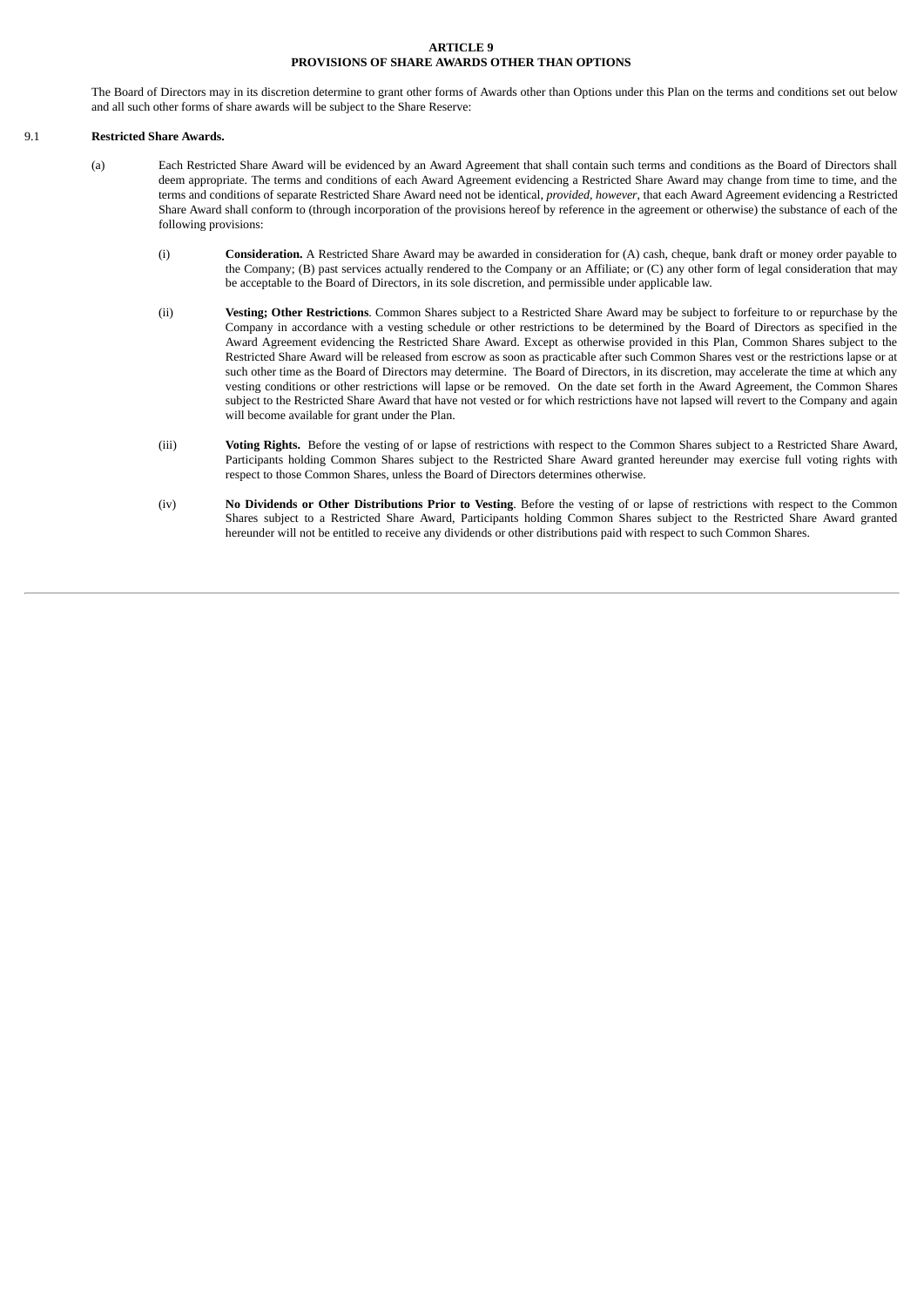# 9.2 **Restricted Share Unit Awards.**

- (a) Each Restricted Share Unit Award will be evidenced by an Award Agreement that shall contain such terms and conditions as the Board of Directors shall deem appropriate. The terms and conditions of each Award Agreement evidencing a Restricted Share Unit Award may change from time to time, and the terms and conditions of separate Restricted Share Unit Award need not be identical, *provided, however*, that each Award Agreement evidencing a Restricted Share Unit Award shall conform to (through incorporation of the provisions hereof by reference in the agreement or otherwise) the substance of each of the following provisions:
	- (i) **Consideration.** At the time of grant of a Restricted Share Unit Award, the Board of Directors will determine the consideration, if any, to be paid by the Participant upon delivery of each Common Share subject to the Restricted Share Unit Award. The consideration to be paid (if any) by the Participant for each Common Share subject to a Restricted Share Unit Award may be paid in any form of legal consideration that may be acceptable to the Board of Directors in its sole discretion and permissible under applicable law.
	- (ii) **Vesting.** At the time of the grant of a Restricted Share Unit Award, the Board of Directors may impose such restrictions or conditions to the vesting of the Restricted Share Unit Award as it, in its sole discretion, deems appropriate. The Board of Directors, in its discretion, may accelerate the time at which any vesting conditions or other restrictions will lapse or be removed. On the date set forth in the Award Agreement, the Restricted Share Unit Award for which restrictions have not lapsed will revert to the Company and again will become available for grant under the Plan. Except as otherwise provided in the applicable Award Agreement, such portion of the Restricted Share Unit Award that has not vested will be forfeited upon the Participant's termination of services or employment or engagement with the Company.
	- (iii) **Payment**. Upon meeting the applicable vesting criteria, a Restricted Share Unit Award (or vested portion thereof) may be settled by the delivery of Common Shares, its cash equivalent, or in any combination thereof, as determined by the Board of Directors and contained in the Award Agreement evidencing the Restricted Share Unit Award.
	- (iv) **Additional Restrictions.** At the time of the grant of a Restricted Share Unit Award, the Board of Directors, as it deems appropriate, may impose such restrictions or conditions that delay the delivery of the Common Shares (or their cash equivalent) subject to a Restricted Share Unit Award to a time after the vesting of such Restricted Share Unit Award.
	- (v) **No Dividend Equivalents**. Dividend equivalents may not be credited in respect of Common Shares covered by a Restricted Share Unit Award.

# 9.3 **Share Appreciation Rights.**

(a) Each Share Appreciation Rights Award will be evidenced by an Award Agreement that shall contain such terms and conditions as the Board of Directors shall deem appropriate. The terms and conditions of each Award Agreement evidencing a Share Appreciation Rights Award may change from time to time, and the terms and conditions of separate Share Appreciation Right Award need not be identical, *provided, however*, that each Award Agreement evidencing a Share Appreciation Rights Award shall conform to (through incorporation of the provisions hereof by reference in the agreement or otherwise) the substance of each of the following provisions: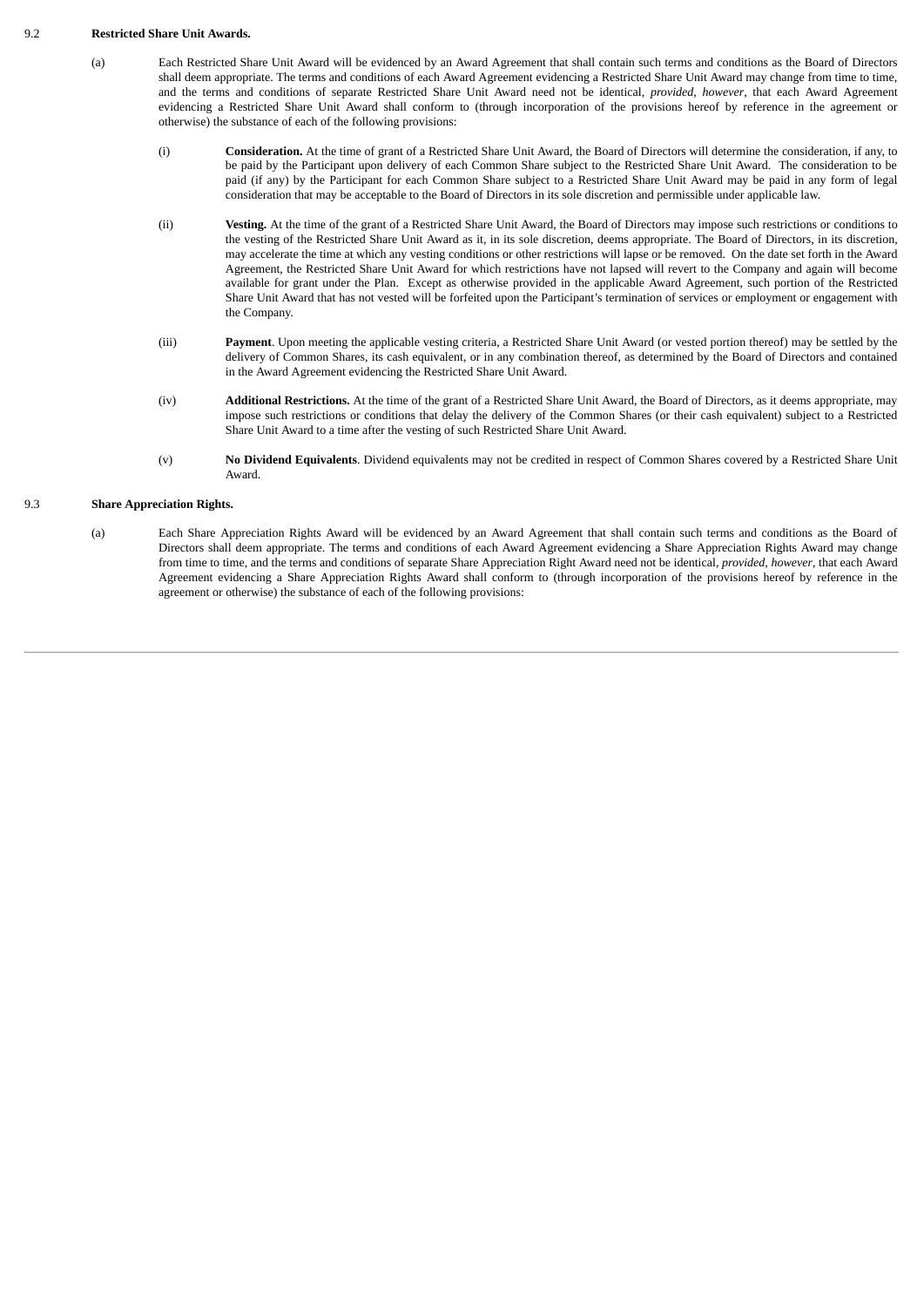- (i) **Term.** No Share Appreciation Right shall be exercisable after the expiration of ten (10) years from the date of its grant or such shorter period specified in the Share Appreciation Right Agreement.
- (ii) **Exercise Price.** The exercise under each Share Appreciation Right will be determined by the Board of Directors by reference to the fair market price(s) of the Common Shares on the primary Stock Exchange for which most trading of the Common Shares occurs, generally by reference to the closing market price of the Common Shares, provided that such price may not be less than one hundred percent (100%) of the Fair Market Value Price per Common Share on the date of grant.
- (iii) **Calculation of Appreciation.** The appreciation distribution payable on the exercise of a Share Appreciation Right will be not greater than an amount equal to the excess of (A) the aggregate Fair Market Value Price (on the date of the exercise of the Share Appreciation Right) of a number of Common Shares equal to the number of Common Share equivalents in which the Participant is vested under such Share Appreciation Right, and with respect to which the Participant is exercising the Share Appreciation Right on such date, over (B) the aggregate Exercise Price of such number of Common Share equivalents being exercised.
- (iv) **Vesting.** At the time of the grant of a Share Appreciation Right, the Board of Directors may impose such restrictions or conditions to the vesting of such Share Appreciation Right as it, in its sole discretion, deems appropriate.
- (v) **Exercise.** To exercise any outstanding Share Appreciation Right, the Participant must provide notice of exercise to the Company in compliance with the provisions of the Award Agreement evidencing such Share Appreciation Right or by other means, including without limitation electronic means via on-line arrangements, as the Board of Directors may from time to time approve and allow.
- (vi) **Payment**. The appreciation distribution in respect of a Share Appreciation Right may be paid in Common Shares, in cash, in any combination of the two or in any other form of consideration, as determined by the Board of Directors and set forth in the Award Agreement evidencing such Share Appreciation Right.
- (vii) **Expiry of Share Appreciation Rights.** Each Share Appreciation Right will expire upon the date determined by the Board of Directors, in its sole discretion, and set forth in the Award Agreement evidencing Share Appreciation Rights. Notwithstanding the foregoing, the rules of paragraph 7.1(e) also will apply to Share Appreciation Rights.

# 9.4 **Performance Share Awards**.

(a) Each Performance Share Award will be evidenced by an Award Agreement that shall contain such terms and conditions as the Board of Directors shall deem appropriate. The terms and conditions of each Award Agreement evidencing a Performance Share Award may change from time to time, and the terms and conditions of separate Performance Share Award need not be identical, *provided, however*, that each Award Agreement evidencing a Performance Share Award shall conform to (through incorporation of the provisions hereof by reference in the agreement or otherwise) the substance of each of the following provisions: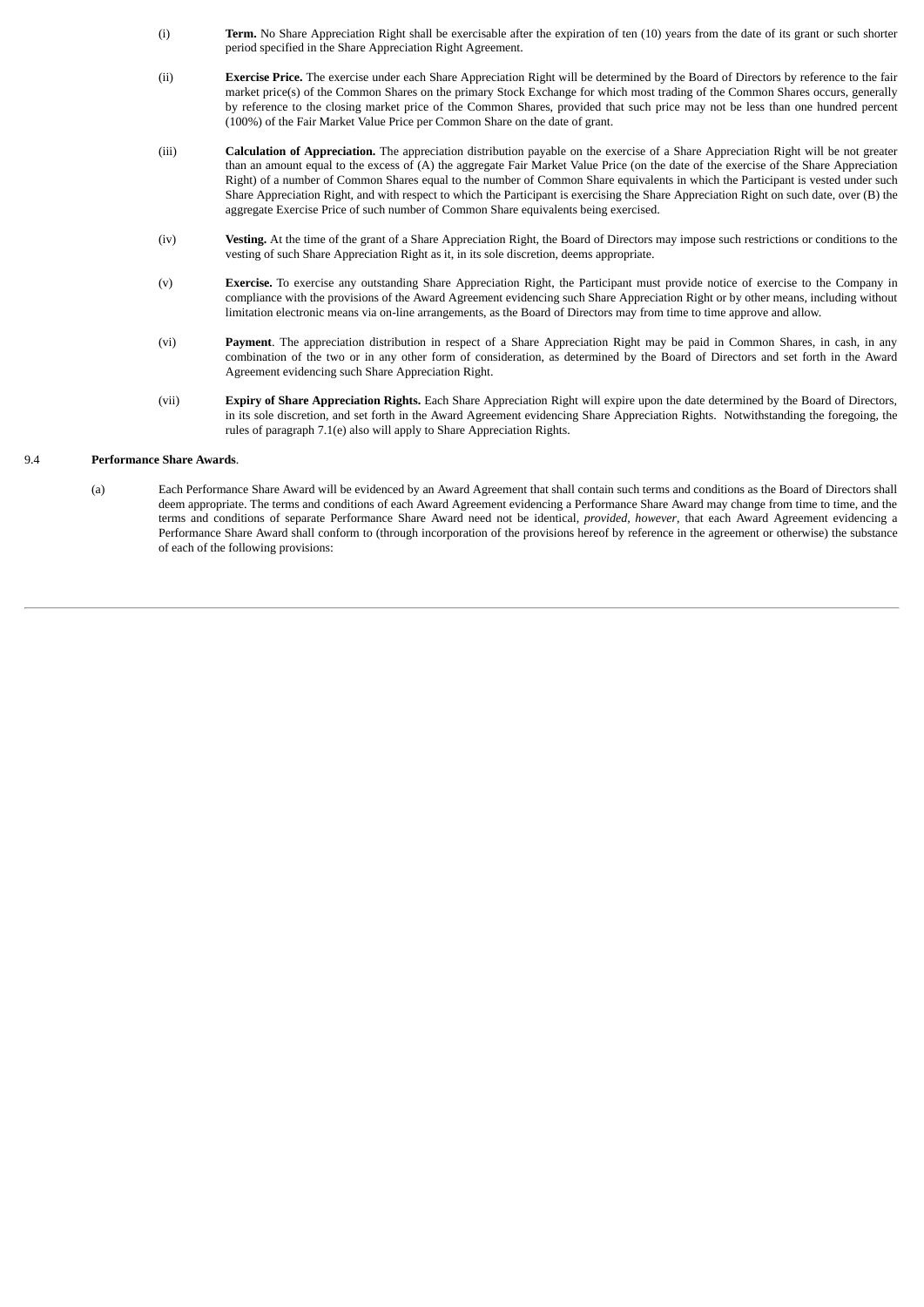- (i) **Performance Objectives and Other Terms**. The Board of Directors will set performance objectives or other vesting provisions (including, without limitation, continued status as an Eligible Person) in its discretion which, depending on the extent to which they are met, will determine the number or value of Common Shares subject to a Performance Share Award that will be paid out to the Participant. The time period during which the performance objectives or other vesting provisions must be met will be called the "Performance Period." Each Performance Share Award will be evidenced by an Award Agreement that will specify the Performance Period, and such other terms and conditions as the Board of Directors, in its sole discretion, will determine. The Board of Directors may set performance objectives based upon the achievement of Company-wide, divisional, business unit or individual goals (including, but not limited to, continued employment or service), applicable federal, provincial or state securities laws, or any other basis determined by the Board of Directors in its discretion.
- (ii) **Vesting.** After the applicable Performance Period has ended, the holder of Performance Share Award will be entitled to receive a payout of the number of Common Shares subject to the Performance Share Award earned by the Participant over the Performance Period, to be determined as a function of the extent to which the corresponding performance objectives or other vesting provisions have been achieved. After the grant of a Performance Share Award, the Board of Directors, in its sole discretion, may reduce or waive any performance objectives or other vesting provisions for such Common Shares subject to the Performance Share Award.
- (iii) **Payment**. Upon meeting the applicable vesting criteria, a Performance Share Award (or vested portion thereof) may be settled by the delivery of Common Shares, its cash equivalent, or in any combination thereof, as determined by the Board of Directors and contained in the Award Agreement evidencing the Performance Share Award.
- (iv) **Expiry of Performance Share Award**. On the date set forth in the Award Agreement, all unearned or unvested Common Shares subject to a Performance Share Award will be forfeited to the Company, and again will be available for grant under the Plan.
- (v) **No Dividend Equivalents**. Dividend equivalents may not be credited in respect of Common Shares covered by a Performance Share Award.

# **ARTICLE 10 PROVISIONS APPLICABLE TO AWARDS**

- 10.1 **Leave of Absence/Transfer Between Locations**. Unless the Board of Directors provides otherwise and subject to applicable laws, vesting of Awards granted hereunder will be suspended during any unpaid leave of absence. A Participant will not cease to be an employee in the case of (a) any leave of absence approved by the Company, (b) transfers between locations of the Company or between the Company, its parent, or any subsidiary, or (c) any statutory-protected leave. For purposes of Incentive Share Options, no such leave may exceed 3 months, unless reemployment upon expiration of such leave is guaranteed by statute or contract. If reemployment upon expiration of a leave of absence approved by the Company is not so guaranteed, then 6 months following the 1st day of such leave any Incentive Share Option held by the Participant will cease to be treated as an Incentive Share Option and will be treated for U.S. tax purposes as a Nonqualified Share Option.
- 10.2 **Restrictions on Transfer.** Unless the Board of Directors provides otherwise, an Award may not be sold, pledged, assigned, hypothecated, transferred, or disposed of in any manner other than by will or by the laws of descent or distribution and may be exercised, during the lifetime of the Participant, only by the Participant. If the Board of Directors makes an Award transferable, such Award will contain such additional terms and conditions as the Board of Directors deems appropriate.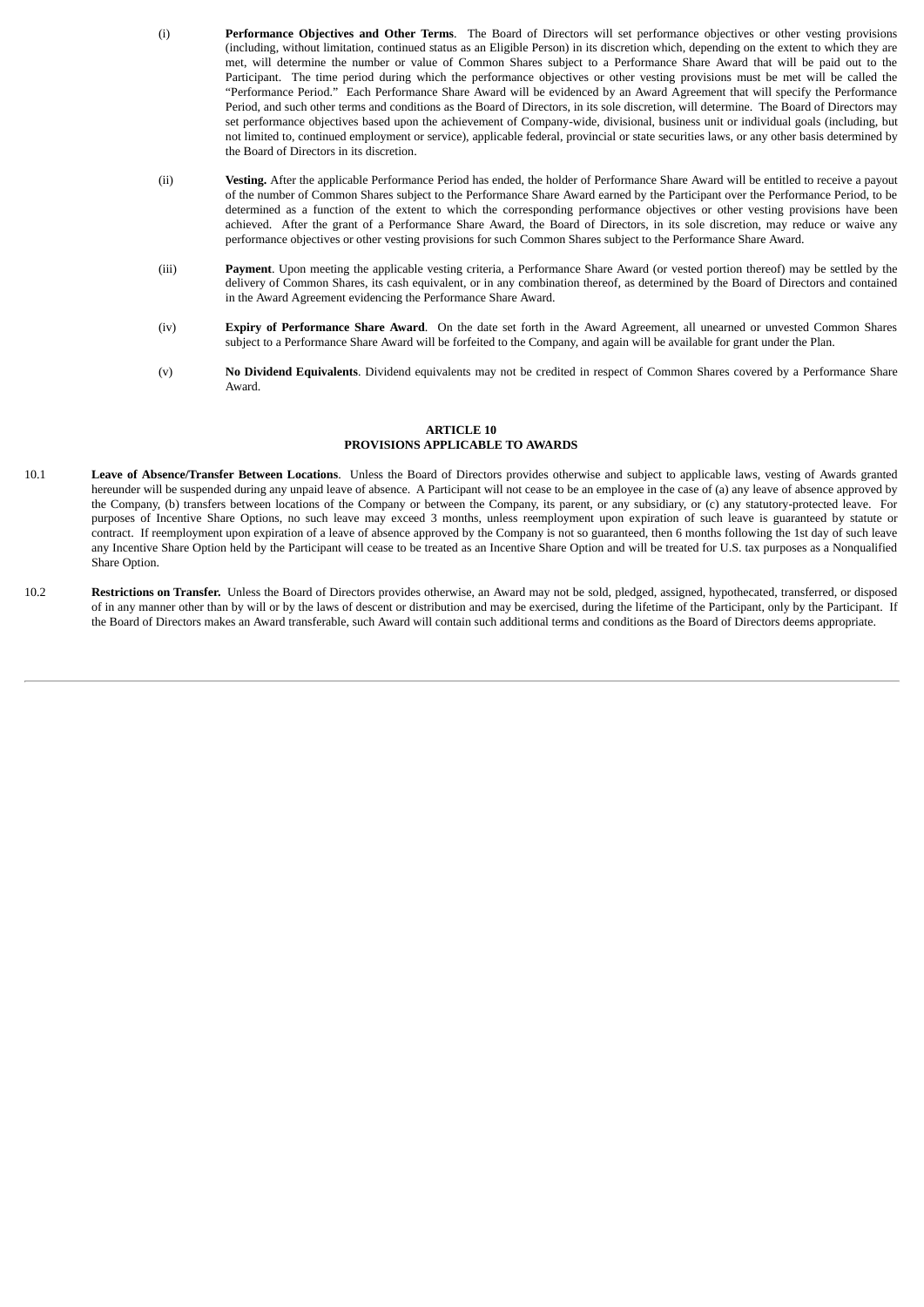#### 10.3 **Adjustments; Dissolution or Liquidation; Merger or Change of Control**.

- (a) **Adjustments**. In the event that any dividend or other distribution (whether in the form of cash, Common Shares, other securities, or other property), recapitalization, stock split, reverse stock split, reorganization, merger, consolidation, split-up, spin-off, combination, repurchase, or exchange of Common Shares or other securities of the Company, or other change in the corporate structure of the Company affecting the Common Shares occurs, the Board of Directors, in order to prevent diminution or enlargement of the benefits or potential benefits intended to be made available under the Plan, will adjust the number and class of Common Shares that may be delivered under the Plan and/or the number, class, and price of Common Shares covered by each outstanding Award, the Share Reserve, and the Full-Value Award Limit.
- (b) **Dissolution or Liquidation**. In the event of the proposed dissolution or liquidation of the Company, the Board of Directors will notify each Participant as soon as practicable prior to the effective date of such proposed transaction. To the extent it has not been previously exercised, an Award will terminate immediately prior to the consummation of such proposed action.
- (c) **Change of Control**. Subject to the immediately following paragraph, in the event of a merger of the Company with or into another corporation or other entity or a Change of Control, each outstanding Award will be treated as the Board of Directors determines, including, without limitation, that (i) Awards may be assumed, or substantially equivalent Awards will be substituted, by the acquiring or succeeding corporation (or an affiliate thereof) with appropriate adjustments as to the number and kind of shares and prices; (ii) upon written notice to a Participant, that the Participant's Awards will terminate upon or immediately prior to the consummation of such merger or Change of Control; (iii) outstanding Awards will vest and become exercisable, realizable, or payable, or restrictions applicable to an Award will lapse, in whole or in part prior to or upon consummation of such merger or Change of Control, and, to the extent the Board of Directors determines, terminate upon or immediately prior to the effectiveness of such merger or Change of Control; (iv) (A) the termination of an Award in exchange for an amount of cash and/or property, if any, equal to the amount that would have been attained upon the exercise of such Award or realization of the Participant's rights as of the date of the occurrence of the transaction (and, for the avoidance of doubt, if as of the date of the occurrence of the transaction the Board of Directors determines in good faith that no amount would have been attained upon the exercise of such Award or realization of the Participant's rights, then such Award may be terminated by the Company without payment), or (B) the replacement of such Award with other rights or property selected by the Board of Directors in its sole discretion; or (v) any combination of the foregoing. In taking any of the actions permitted under this subparagraph (c), the Board of Directors will not be required to treat all Awards similarly in the transaction.

In the event that the successor corporation does not assume or substitute for the Award consistent with subsection (i) of the immediately preceding paragraph, the Participant will fully vest in and have the right to exercise all of his or her outstanding Options and Share Appreciation Rights, including Common Shares as to which such Awards would not otherwise be vested or exercisable, all restrictions on Restricted Share Awards and Restricted Share Unit Awards will lapse, and, with respect to Awards with performance-based vesting, all performance goals or other vesting criteria will be deemed achieved at one hundred percent (100%) of target levels and all other terms and conditions met. In addition, if an Option or Share Appreciation Right is not assumed or substituted in the event of a Change of Control, the Board of Directors will notify the Participant in writing or electronically that the Option or Share Appreciation Right will be exercisable for a period of time determined by the Board of Directors in its sole discretion, and the Option or Share Appreciation Right will terminate upon the expiration of such period.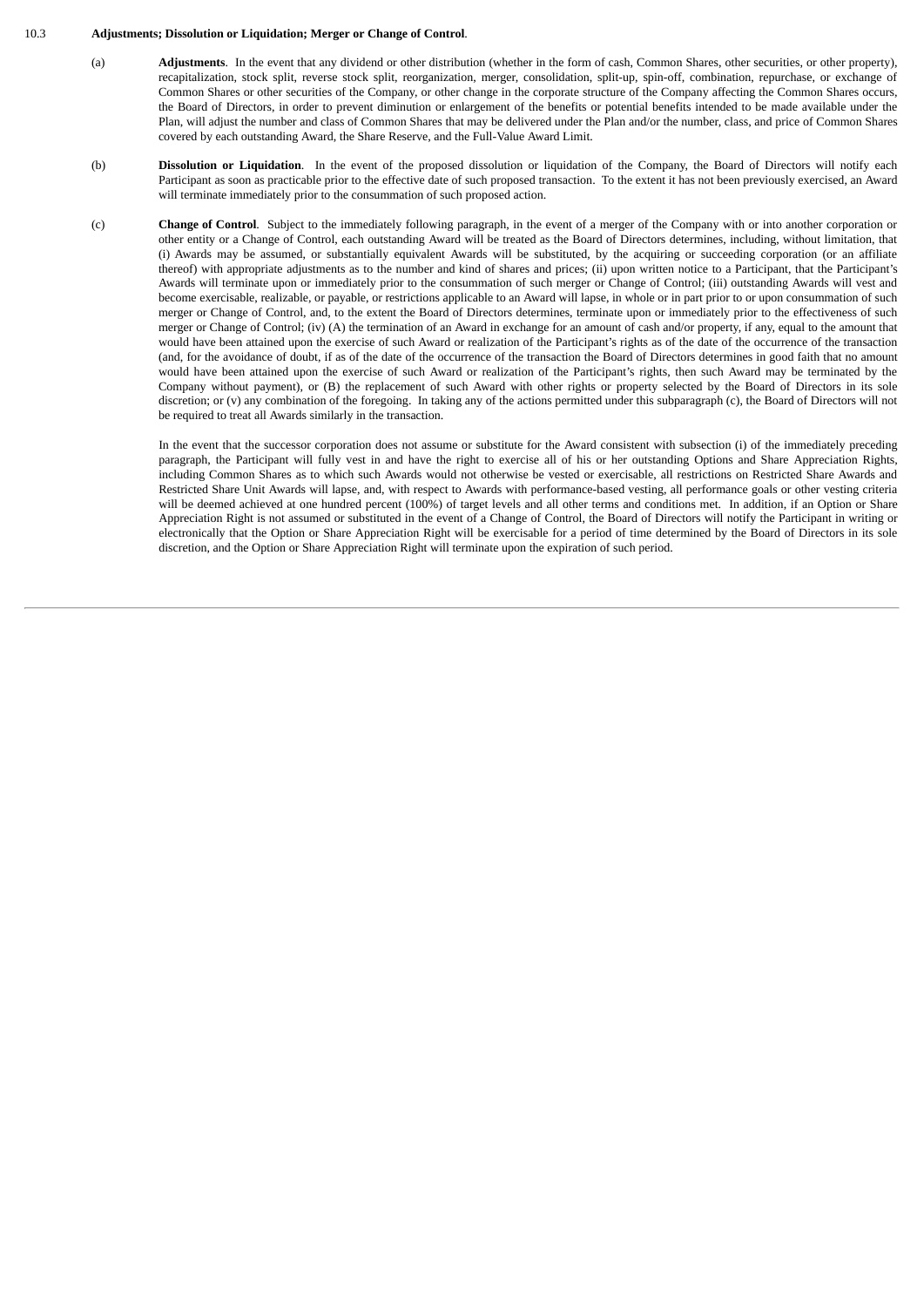For the purposes of this subparagraph (c), an Award will be considered assumed if, following the Change of Control, the Award confers the right to purchase or receive, for each Common Share subject to the Award immediately prior to the Change of Control, the consideration (whether stock, cash, or other securities or property) received in the Change of Control by holders of Common Shares for each Common Share held on the effective date of the transaction (and if holders were offered a choice of consideration, the type of consideration chosen by the holders of a majority of the outstanding Common Shares); provided, however, that if such consideration received in the Change of Control is not solely common shares or common stock of the successor corporation or its Parent, the Board of Directors may, with the consent of the successor corporation, provide for the consideration to be received upon the exercise of an Option or Share Appreciation Rights or upon the payout of a Restricted Share Unit, Performance Share Award, for each Common Share subject to such Award, to be solely common shares or common stock of the successor corporation or its parent equal in fair market value to the per share consideration received by holders of Common Shares in the Change of Control.

Notwithstanding anything in this subparagraph (c) to the contrary, an Award that vests, is earned or paid-out upon the satisfaction of one or more performance goals will not be considered assumed if the Company or its successor modifies any of such performance goals without the Participant's consent; provided, however, a modification to such performance goals only to reflect the successor corporation's post-Change of Control corporate structure will not be deemed to invalidate an otherwise valid Award assumption.

(d) **Outside Director Awards**. With respect to Awards granted to an Outside Director that are assumed or substituted for, if on the date of or following such assumption or substitution the Participant's status as a director of the Company or a director of the successor corporation, as applicable, is terminated other than upon a voluntary resignation by the Participant (which does not include resignation at the request of the acquirer), then the Participant will fully vest in and have the right to exercise Options and/or Share Appreciation Rights as to all of the Common Shares underlying such Award, including those Common Shares which would not otherwise be vested or exercisable, all restrictions on Restricted Share Awards and Restricted Share Unit Awards will lapse, and, with respect to Awards with performance-based vesting, all performance goals or other vesting criteria will be deemed achieved at one hundred percent (100%) of target levels and all other terms and conditions met.

# 10.4 **Outside Director Limitations.**

- (a) **Cash-Settled Awards**. No Outside Director may be granted, in any fiscal year of the Company, cash-settled Awards with a grant date fair value (determined in accordance with U.S. generally accepted accounting principles) of more than US\$500,000, increased to US\$1,000,000 in connection with his or her initial service.
- (b) **Share-Settled Awards**. No Outside Director may be granted, in any fiscal year of the Company, share-settled Awards with a grant date fair value (determined in accordance with U.S. generally accepted accounting principles) of more than US\$500,000, increased to US\$1,000,000 in connection with his or her initial service.
- 10.5 **Representations and Covenants of Award holder**. Each Award Agreement will contain representations and covenants of the holder that:
	- (a) the holder is a director, officer, employee or Consultant of the Company or of a subsidiary of the Company or a person otherwise approved as an "**Eligible Person**" under this Plan by the Board of Directors on the date of grant;
	- (b) the holder's participation in the Plan is voluntary and the holder has not been induced to enter into such Award Agreement by the expectation of employment or engagement as a Consultant or continued employment or engagement as a Consultant with the Company or any Affiliate;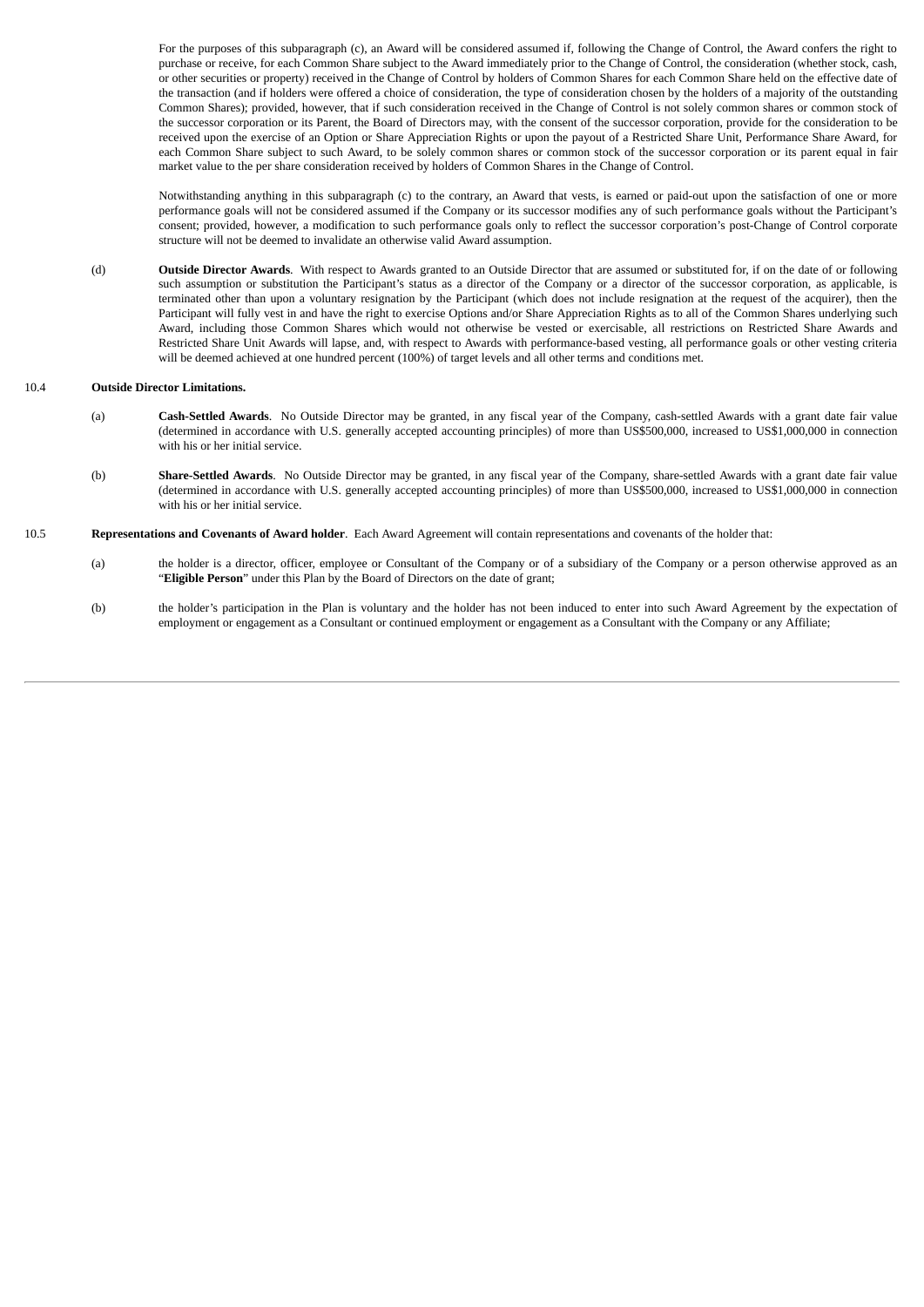- (c) the holder is aware that the grant of the Award and the issuance by the Common Shares thereunder are exempt from the obligation under applicable securities laws to file a prospectus or other registration document (other than a registration statement on Form S-8 with the United States Securities and Exchange Commission) qualifying the distribution of the Awards or the Common Shares to be distributed thereunder under any applicable securities laws and if such exemption for any reason becomes unavailable, the obligation of the Company to grant any Awards or issue any Common Shares upon the exercise, vesting, or settlement of an Award, as the case may be, will cease; and
- (d) the holder or the Legal Representative, as the case may be, will prior to and upon any sale or disposition of any Common Shares purchased pursuant to the exercise of the Share Awards, comply with all applicable securities laws and all applicable rules and regulations of all regulatory authorities to which the Company is subject, including the Stock Exchanges, and will not offer, sell or deliver any of such Common Shares, directly or indirectly, in the United States or to any citizen or resident of, or any company, partnership or other entity created or organized in or under the laws of, the United States, or any estate or trust the income of which is subject to United States federal income taxation regardless of its source, except in compliance with the securities laws of the United States.
- 10.6 **Clawback/Recovery**. All Awards granted under the Plan will be subject to recoupment in accordance with any clawback policy that the Company is required to adopt pursuant to the listing standards of any Stock Exchange on which the Company's securities are listed or as is otherwise required by the Dodd-Frank Wall Street Reform and Consumer Protection Act or other applicable law. In addition, the Board of Directors may impose such other clawback, recovery or recoupment provisions in an agreement evidencing the grant of the Awards as the Board of Directors determines necessary or appropriate, including but not limited to a reacquisition right in respect of previously acquired Common Shares. No recovery of compensation under such a clawback policy will be an event giving rise to a right to resign for "good reason" or "constructive termination" (or similar term) under any agreement with the Company or any Affiliate.

# 10.7 **Taxes.**

- (a) **Withholding Requirements**. Prior to the delivery of any Common Shares or cash pursuant to an Award (or exercise thereof) or such earlier time as any tax withholding obligations are due, the Company will have the power and the right to deduct or withhold, or require a Participant to remit to the Company, an amount sufficient to satisfy U.S. or Canadian federal, provincial, state, local, foreign or other taxes required to be withheld with respect to such Award (or exercise thereof).
- (b) **Withholding Arrangements**. The Board of Directors, in its sole discretion and pursuant to such procedures as it may specify from time to time, may permit a Participant to satisfy such tax withholding obligation, in whole or in part by (without limitation) (i) paying cash, (ii) electing to have the Company withhold otherwise deliverable cash or Common Shares having a fair market value equal to the statutory amount required to be withheld or such greater amount as the Board of Directors may determine, in each case, provided the delivery of such Shares will not result in any adverse accounting consequences, as the Board of Directors determines in its sole discretion, or (c) delivering to the Company already-owned Common Shares having a fair market value equal to the statutory amount required to be withheld or such greater amount as the Board of Directors may determine, in each case, provided the delivery of such Shares will not result in any adverse accounting consequences, as the Board of Directors determines in its sole discretion. The fair market value of the Common Shares to be withheld or delivered will be determined as of the date that the taxes are required to be withheld.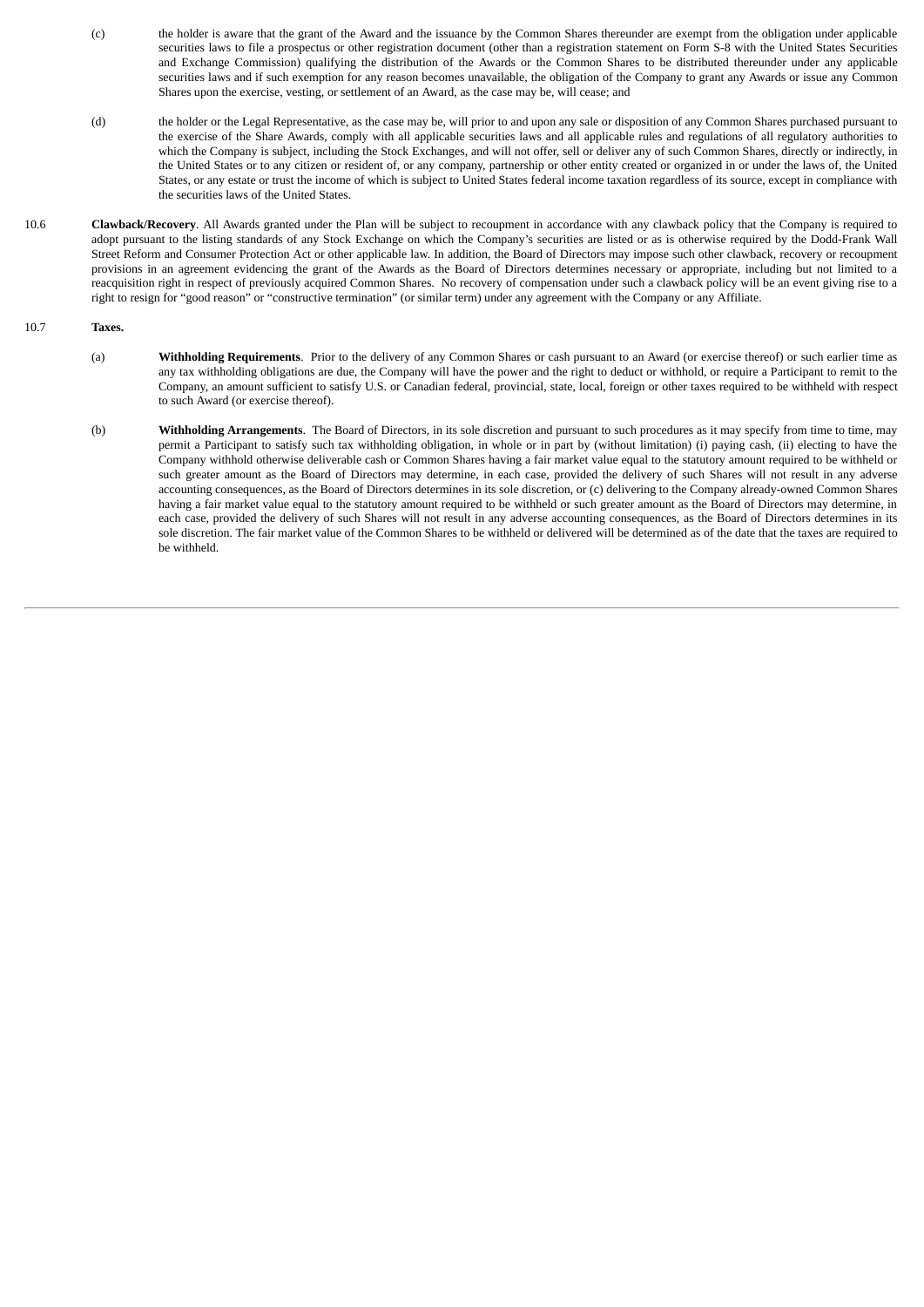(c) **Compliance With Code Section 409A**. Awards will be designed and operated in such a manner that they are either exempt from the application of, or comply with, the requirements of Code Section 409A such that the grant, payment, settlement or deferral will not be subject to the additional tax or interest applicable under Code Section 409A, except as otherwise determined in the sole discretion of the Board of Directors. The Plan and each Award Agreement under the Plan is intended to meet the requirements of Code Section 409A and will be construed and interpreted in accordance with such intent, except as otherwise determined in the sole discretion of the Board of Directors. To the extent that an Award or payment, or the settlement or deferral thereof, is subject to Code Section 409A the Award will be granted, paid, settled or deferred in a manner that will meet the requirements of Code Section 409A, such that the grant, payment, settlement or deferral will not be subject to the additional tax or interest applicable under Code Section 409A. In no event will the Company have any obligation under the terms of the Plan to reimburse a Participant for any taxes or other costs that may be imposed on Participant as a result of Code Section 409A.

#### **ARTICLE 11 SUSPENSION, AMENDMENT OR TERMINATION OF PLAN**

- 11.1 This amendment and restatement of the Plan is subject to, and contingent upon, shareholder approval at the 2022 Annual Meeting of Shareholders in the manner and to the degree required under applicable laws (the "**Restatement Effective Date**"). The Plan will continue in effect for a term of ten (10) years from April 16, 2020, unless terminated earlier under paragraph 11.2 of the Plan.
- 11.2 The Board of Directors will have the right at any time and from time to time to suspend, amend or terminate this Plan in any manner without consent or approval from Participants or shareholders (provided that no such suspension, amendment or termination may be made that will materially prejudice the rights of any Participant under any Award previously granted to such Participant without consent by such Participant).
- 11.3 The full powers of the Board of Directors as provided for in this Plan will survive the termination of this Plan until all Awards have been exercised or settled in full or have otherwise expired.

#### **ARTICLE 12 APPLICABLE LAW**

- 12.1 The laws of the Province of British Columbia shall apply to the Plan and any Award Agreement evidencing the grant of Awards granted hereunder and will be interpreted and construed in accordance with the laws of the Province of British Columbia.
- 12.2 Subject to any written agreement between the parties, the parties will submit all their disputes arising out of or in connection with the Plan to the exclusive jurisdiction of the courts of the Province of British Columbia.

# **ARTICLE 13**

13.1 The Plan will be subject to shareholder approval within 12 months after the date the Plan is adopted by the Board. Such shareholder approval will be obtained in the manner and to the degree required under applicable laws.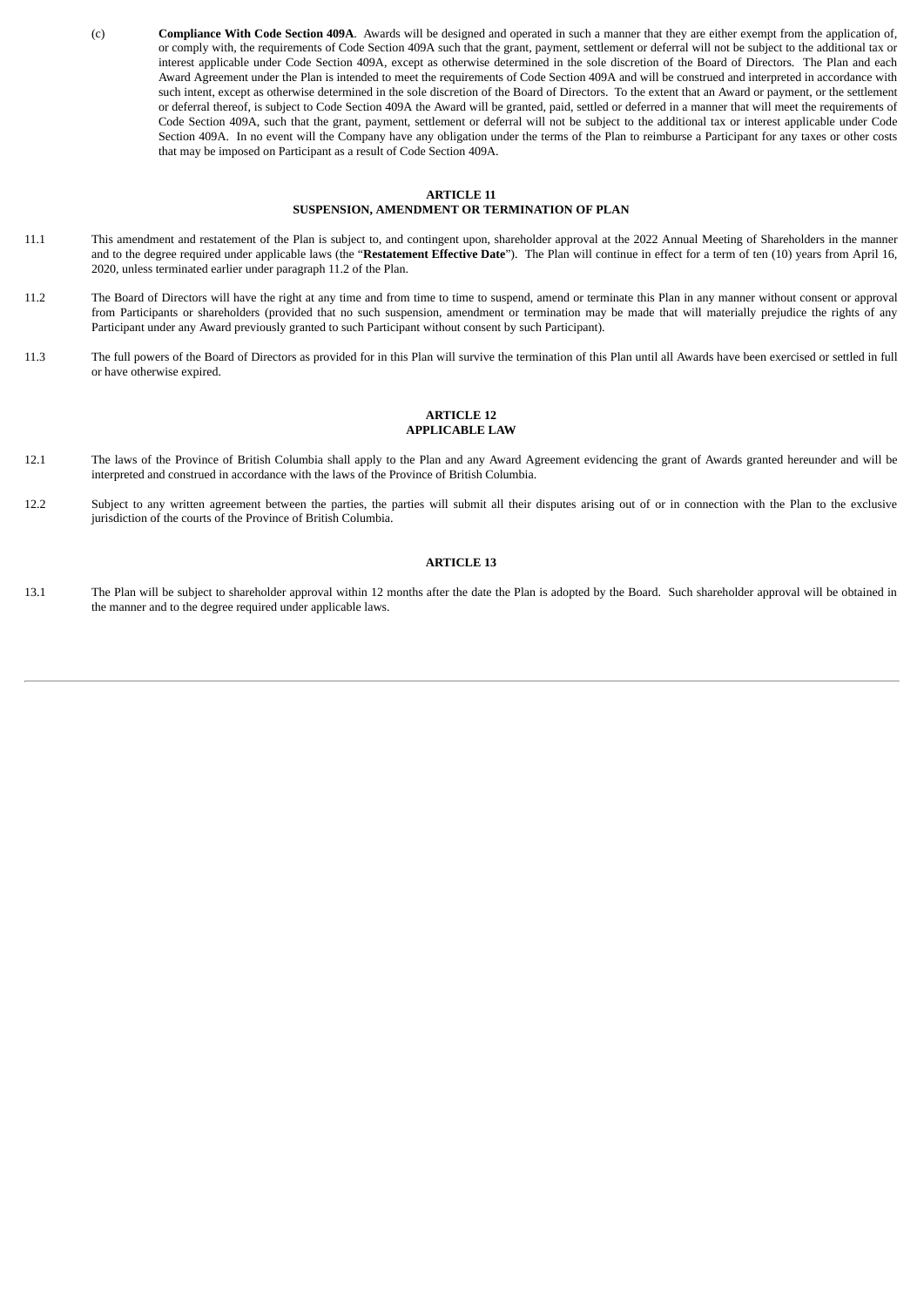#### **SHARE OPTION AGREEMENT**

THIS AGREEMENT made on [\_\_\_\_\_\_\_\_]

AMONG:

**Xenon Pharmaceuticals Inc.**, a company incorporated under the laws of Canada (the "Company")

AND:

| [First Name, Last Name, Title] |  |
|--------------------------------|--|
| (the "Optionee")               |  |

#### WHEREAS:

A. The Optionee is a director, officer, employee or Consultant of the Company or of a subsidiary of the Company or of an Affiliate of the Company or a person otherwise approved by the Board of Directors as "Eligible Persons"; and

B. The Company considers that the grant to the Optionee of an option to purchase Common Shares in the capital of the Company will promote the interests of the Company by furnishing the Optionee with greater incentive to further develop and promote the business and financial success of the Company and by furthering the identity of interest of the Optionee with the shareholders of the Company generally through share ownership in the Company;

NOW THEREFORE THIS AGREEMENT WITNESSES THAT in consideration of the mutual premises and respective covenants and agreements herein contained, the parties hereto covenant and agree as follows:

# **ARTICLE I INTERPRETATION**

# **1.1 Definitions**

In this Agreement unless there is something in the subject matter or context inconsistent therewith, words and terms used herein will have the meanings set forth. To the extent a capitalized term is used herein and not otherwise defined, it shall have the meaning prescribed under the Plan:

- (1) "Affiliate" has the meaning ascribed thereto under the Canada Business Corporations Act in effect on the date hereof;
- (2) "Board of Directors" means the board of directors of the Company for the time being;
- (3) "Business Day" means a day other than Saturday, Sunday and any other day which is a legal holiday in British Columbia;
- (4) "Common Shares" means common shares without par value in the capital of the Company;
- (5) "Expiry Date" means the close of business on or such later date as may be extended pursuant to the terms of the Plan;
- (6) "Option" means the option to purchase Common Shares granted by this Agreement;
- (7) "Option Exercise Form" has the meaning under Section 2.4 of this Agreement;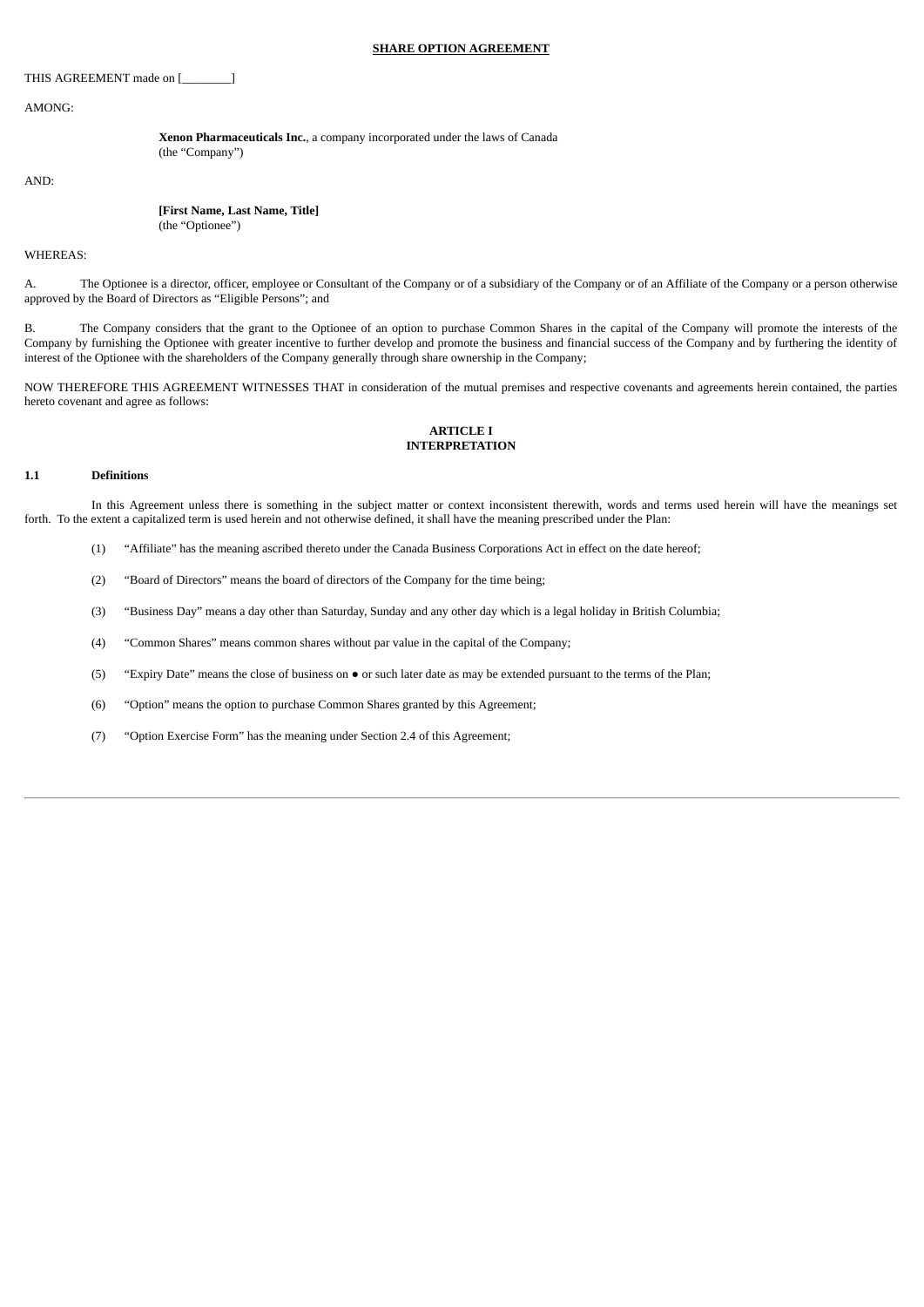- (8) "Plan" means the Amended and Restated 2014 Equity Incentive Plan of the Company adopted by the Board of Directors on April 16, 2020, as the same may from time to time be supplemented or amended and in effect;
- (9) "Retirement" means retirement as an employee and/or officer of the Company, and if there is any question on whether a cessation of employment is by way of a retirement or not, the determination by the Chief Executive Officer (or in his absence or in the case of a situation involving the cessation of employment of an executive officer of the Company, the Compensation Committee of the Board of Directors or the independent members of the Board of Directors) shall be conclusive and binding on the Optionee;
- (10) "Separate Agreement" has the meaning under Section 2.2 of this Agreement;
- (11) "subsidiary" has the meaning ascribed thereto under the Securities Act (British Columbia) as the same may from time to time be amended or re enacted.

# **1.2 Interpretation**

For the purposes of this Agreement, except as otherwise provided:

- (1) "this Agreement" means this Share Option Agreement as it may from time to time be supplemented or amended and in effect, and which is deemed to be an Award Agreement in accordance with the Plan;
- (2) all references in this Agreement to "Articles", "Sections" and other subdivisions are to the designated Articles, Sections and other subdivisions of this Agreement;
- (3) the words "herein", "hereof", "hereunder" and other words of similar import refer to this Agreement as a whole and not to any particular Article, Section or other subdivision;
- (4) the headings are for convenience only and do not form a part of this Agreement and are not intended to interpret, define or limit the scope, extent or intent of this Agreement or any provision hereof;
- (5) the singular of any term includes the plural, and vice versa, the use of any term is equally applicable to any gender and, where applicable, a body corporate, the word "or" is not exclusive and the word "including" is not limiting whether or not non-limiting language (such as "without limitation" or "but not limited to" or words of similar import) is used with reference thereto;
- (6) where the time for doing an act falls or expires on a day other than a Business Day, the time for doing such act is extended to the next day which is a Business Day;
- (7) any reference to a statute is a reference to the applicable statute and to any regulations made pursuant thereto and includes all amendments made thereto and in force from time to time and any statute or regulation that has the effect of supplementing or superseding such statute or regulation; and
- (8) any other capitalized terms not defined herein but defined in the Plan shall have the meaning as set out in the Plan.

# **ARTICLE II THE OPTION**

#### **2.1 Grant**

Subject to the provisions of this Agreement and all the terms of the Plan, the Company hereby grants to the Optionee an option to purchase ● Common Shares at an exercise price of  $\stackrel{\circ}{\mathbb{S}} \bullet$  per share.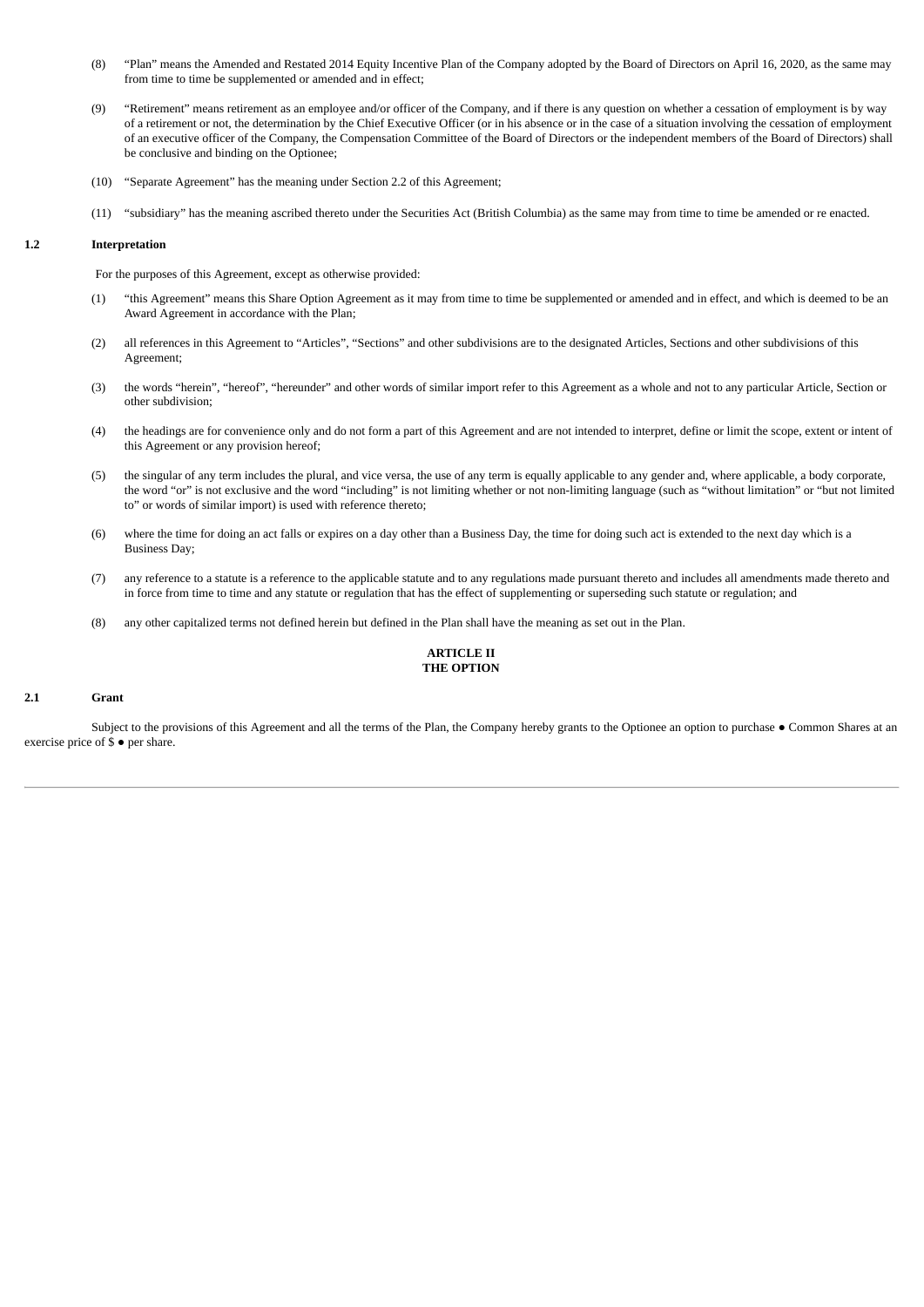# **2.2 Expiry of Option**

Subject to the terms of the Plan (including but not limited to section 7.1(e)(v) of the Plan), the provisions of this Agreement below, and/or any employment or service agreement, offer letter, change in control severance agreement, or any other agreement that, prior to the date of this Agreement, has been entered into between the Optionee and the Company or any subsidiary of the Company or any Affiliate of the Company (such agreement, a "Separate Agreement"), the Option will expire upon the earliest to occur of the following:

- 1. the Expiry Date;
- 2. the date which is 90 days after the Optionee ceases to be an "Eligible Person" due to termination of employment by the Company or any of its subsidiaries or any of its Affiliates without Cause or due to voluntary termination of employment by the Optionee (other than Retirement);
- 3. the date which is 180 days from the date Optionee ceases to be an "Eligible Person" due to Retirement; and
- 4. the date on which the Optionee ceases to be an "Eligible Person" due to termination of employment by the Company or any of its subsidiaries or any of its Affiliates for Cause or material breach of the Eligible Person's duty to the Company or any of its subsidiaries or any of its Affiliates;
- 5. the date which is 365 days from the date Optionee ceases to be an "Eligible Person" due to disability; and
- 6. the date which is 365 days from the date Optionee ceases to be an "Eligible Person" due to death;

however, in the event of the death of the Optionee occurring during the time period specified in subsections 2.2(2) and 2.2(4) above, subject to earlier expiry on the Expiry Date, the Option will expire on the date which is 365 days after the date the Optionee ceased to be an "Eligible Person".

For greater certainty for the purpose of this Agreement and the Plan, the date on which the employment of an Optionee is terminated without Cause or pursuant to voluntary resignation shall be deemed to be the last day the Optionee actively works in the business of the Company, any of its subsidiaries or any of its Affiliates (or in the case of an alleged constructive dismissal, the date on which the alleged constructive dismissal is alleged to have occurred), and not during or as of the end of any period following such date during which the Optionee is in receipt of, or entitled to receive, statutory, contractual or common law notice of termination or any compensation in lieu of such notice.

Further, and notwithstanding the above, and for greater certainty for the purposes of this Agreement and the Plan, if the Optionee's employment is terminated by the Company, any of its subsidiaries or any of its Affiliates and prior thereto, concurrently therewith or immediately thereafter the Optionee commences employment with the Company, any of its subsidiaries or any of its Affiliates, as the case may be, the Optionee will not cease to be an "Eligible Person" and the determination of the expiry date of the Option pursuant to subsection 2.2(2) will not apply to such event.

# **2.3 Nontransferability of Option**

The Option is not transferable or assignable and is exercisable only by the Optionee or, in the event of the death of the Optionee or the appointment of a committee or duly appointed attorney of the Optionee or of the estate of the Optionee on the grounds that the Optionee is incapable, by reason of physical or mental infirmity, of managing his affairs, the Optionee's legal representative or such committee or attorney, as the case may be (the "Legal Representative").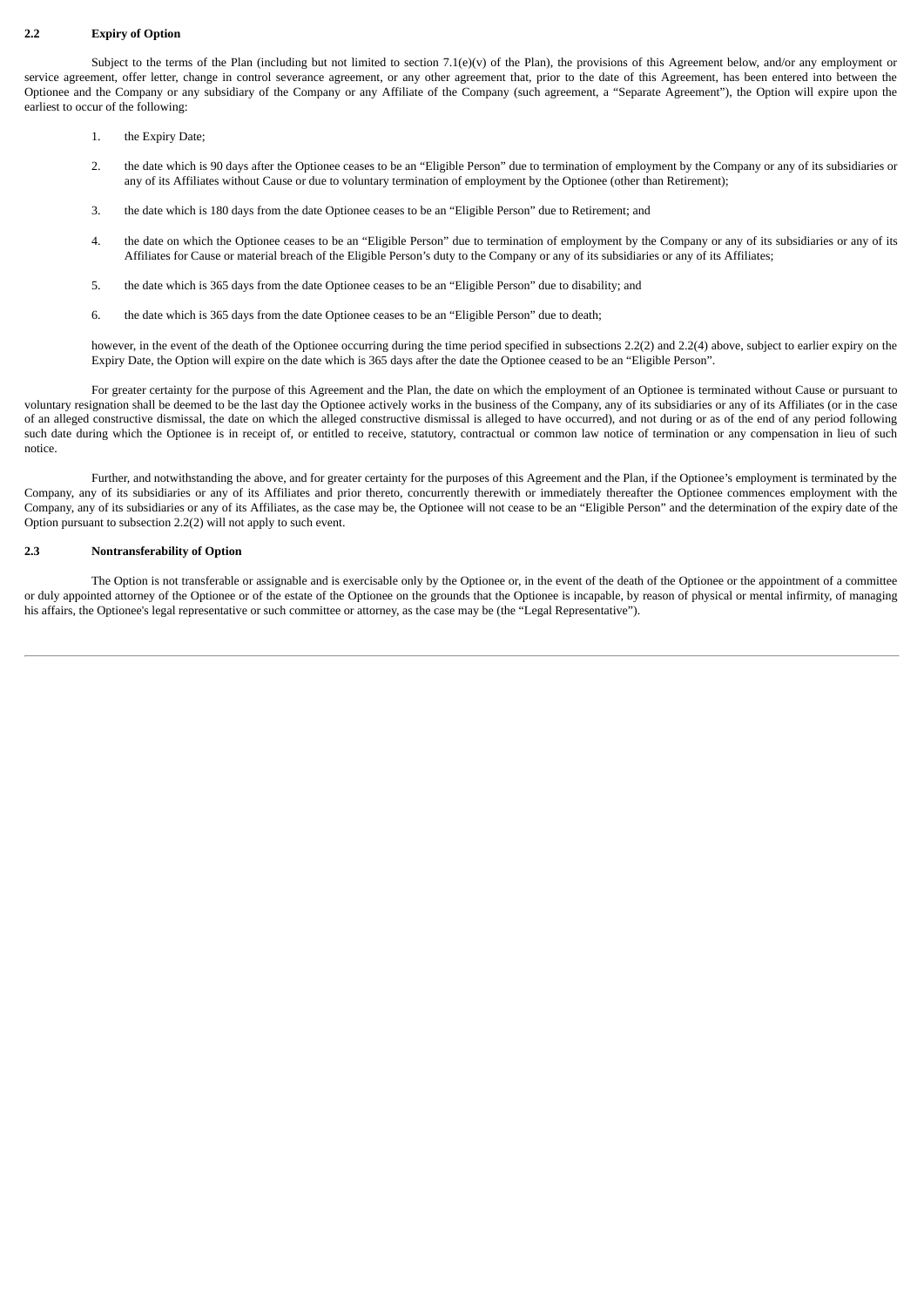#### **2.4 Manner of Exercise**

Subiect to the terms of the Plan, the Option may be exercised by (i) delivering to the Company, prior to the expiry of the Option, an option exercise form duly executed by the Optionee or its Legal Representative (the "Option Exercise Form") substantially in the form of Schedule "A" completed and executed in a manner acceptable to the Company, acting reasonably, or (ii) in a manner and pursuant to such procedures as the Board of Directors may determine, which will state the election to exercise the Option (with appropriate proof of completion of such exercise procedure) (the "Alternative Exercise Procedure"). The Option Exercise Form or the completion of the Alternative Exercise Procedure (as applicable) must be accompanied by payment in full for the number of Common Shares in respect of which the Option is being exercised, in cash, bank draft, certified cheque or other form of payment acceptable to the Company, made payable to the Company at its principal place of business at the time of the exercise of the Option.

Payment of the aggregate exercise price will be by any of the following, or a combination thereof, at the election of the Optionee: (a) cash; (b) cheque; (c) consideration received by the Company under a formal cashless exercise (which, for clarity, may include net exercise) program adopted by the Company in connection with the Plan; or (d) surrender of other Common Shares which have a Fair Market Value Price on the date of surrender equal to the aggregate exercise price of the exercised Common Shares, provided that accepting such Common Shares, in the sole discretion of the Board of Directors, will not result in any adverse accounting consequences to the Company.

At the time the Optionee exercises the Option, in whole or in part, and at any time thereafter as requested by the Company, the Optionee hereby authorizes withholding from payroll and any other amounts payable to the Optionee by the Company, any of its subsidiaries or any of its Affiliates and otherwise agree to make adequate provision for any sums required to satisfy the U.S. and Canadian federal, provincial, state, local and foreign tax withholding obligations of the Company, its subsidiaries or its Affiliates, if any, which arise in connection with the exercise of the Option.

The Optionee may not exercise the Option unless the tax withholding obligations of the Company, any of its subsidiaries and/or any of its Affiliate are satisfied. Accordingly, the Optionee may not be able to exercise the Option when desired even though the Option is vested, and the Company will have no obligation to issue a certificate for such Common Shares, unless such obligations are satisfied.

#### **2.5 Issuance of Shares**

The Company will have no obligation to issue Common Shares upon the exercise of the Option unless the Board of Directors is satisfied that the issuance of such Common Shares to the Optionee will be exempt from all registration or qualification requirements of applicable securities laws and will be permitted under the applicable rules and regulations of all regulatory authorities to which the Company is subject, including any stock exchange or other organized market on which the Common Shares may from time to time be listed or posted for trading. In particular, if required by any regulatory authority to which the Company is subject, including any stock exchange or other organized market on which the Common Shares may from time to time be listed or traded, shareholder approval to the grant of this Option must be obtained prior to the exercise of the Option or to the amendment of this Agreement.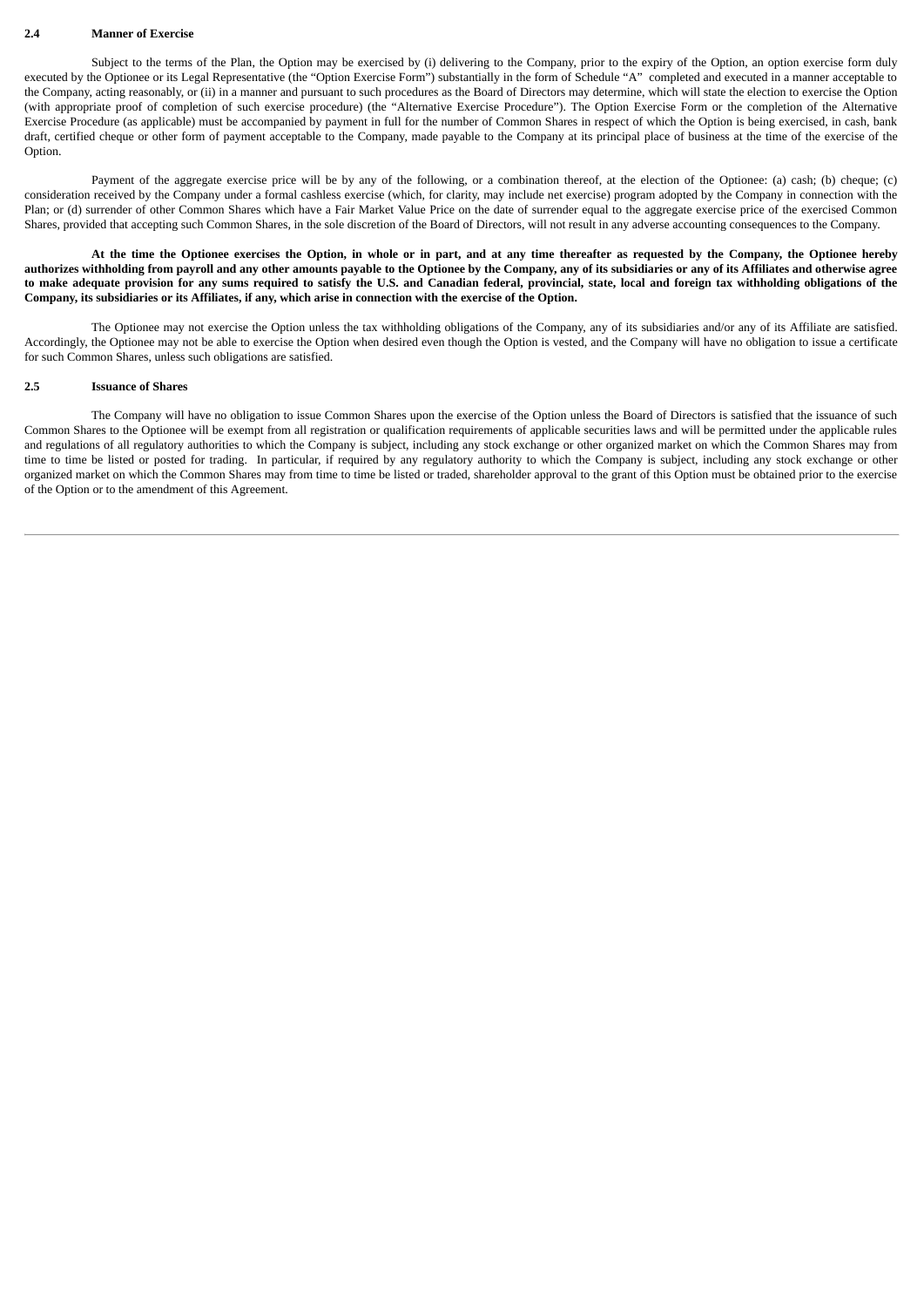#### **2.6 Compliance with Laws**

The Board of Directors may from time to time take such steps and require such documentation from the Optionee which in its opinion is necessary or desirable to ensure compliance with all applicable laws. The Optionee acknowledges that the Company may share any such documentation and/or any other information of the Optionee with third parties, including without limitation the Company's transfer agent, the Company's equity administrator, the Canadian Revenue Agency (CRA) and the Internal Revenue Service (IRS) to the extent required to grant, manage, exercise or cancel the options or as required by law. The Board of Directors may also from time to time take such steps which in its opinion are necessary or desirable to restrict the transferability of any Common Shares acquired on the exercise of any Option in order to ensure such compliance, including the endorsement of a legend on any certificate representing Common Shares acquired on the exercise of the Option to the effect that such Common Shares may not be offered, sold or delivered except in compliance with the applicable securities laws and regulations of Canada or the United States.

# **2.7 Delivery of Share Certificates**

Subject to Sections 2.5 and 2.6, the Company will as soon as practicable after receipt of the Option Exercise Form or the confirmation of the completion of the Alternative Exercise Procedure and the payment referred to in Section 2.4 issue and deliver a certificate or certificates representing the Common Shares so purchased.

# **2.8 Vesting**

Unless otherwise specified by the Board in the terms of grant and subject to the terms of the Plan and any Separate Agreement (if applicable), the Common Shares subject to the Options granted under this Agreement will vest and be available to the Optionee to purchase (prior to expiry of the Options as provided for in Section 2.2 above) as follows:

- (1) ¼ (one quarter) on first anniversary [NTD: if new employee on 1st Anniversary, if Annual Grant on specific date (Jan 1)] of the grant of the Option; and
- (2) 1/48 (one forty-eighth) on a monthly basis over the three (3) years following the [first anniversary] [or specific date] of the grant of the Option, in equal amounts, on the last day of each month;

provided that:

- (3) if the Optionee ceases to be an "Eligible Person" due to termination of employment by the Company or any of its subsidiaries or any of its Affiliates without Cause or alleged constructive dismissal or due to voluntary termination by the Optionee (other than Retirement), all Common Shares subject to Options granted under this Agreement which are not yet available for purchase as provided for above (the "Unvested Options") will immediately be cancelled on the effective date of such termination, which shall be deemed to be the last day the Optionee actively works in the business of the Company, any of its subsidiaries or any of its Affiliates (or in the case of an alleged constructive dismissal, the date on which the alleged constructive dismissal is alleged to have occurred), and no statutory, contractual or common law notice entitlement or any entitlement to compensation in lieu of such notice shall operate to extend the vesting of Options past said deemed termination date;
- (4) if the Optionee ceases to be an "Eligible Person" due to voluntary termination of employment by the Optionee (other than Retirement), all Unvested Options will immediately be cancelled on the effective date of such termination;
- (5) if the Optionee ceases to be an "Eligible Person" due to termination by the Company, any of its subsidiaries or any of its Affiliates of the Optionee's employment for Cause, all Unvested Options will immediately be cancelled on the date when the Company, its subsidiary or its Affiliate, as the case may be, notifies the Optionee of such termination;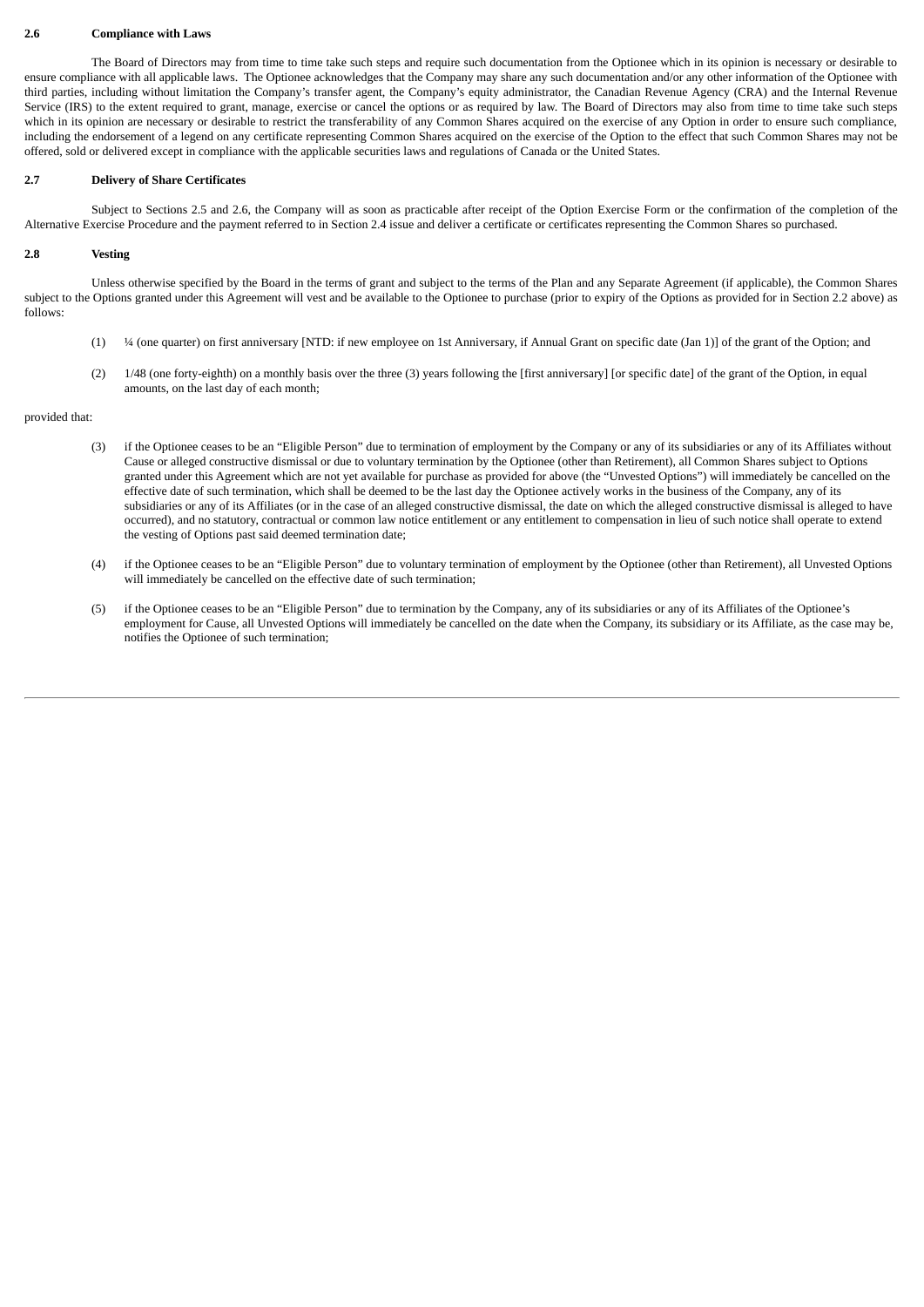- (6) if the Optionee ceases to be an "Eligible Person" due to Retirement, all Unvested Options will immediately be cancelled on the date of Retirement unless the Board of Directors has expressly granted continued vesting after Retirement in accordance with the schedule provided for in Subsections 2.8(1), (2) and (3) or such other schedule at the Board of Directors' discretion;
- (7) if the Optionee ceases to be an "Eligible Person" due to disability or before the expiry of the period for exercise as provided for in Subsections 2.2(2) and 2.2(4) above, all Unvested Options will be immediately be cancelled on the date the Optionee ceases to be an Eligible Person; and
- (8) if the Optionee dies before ceasing to be an "Eligible Person" or before the expiry of the period for exercise as provided for in Subsections 2.2(2) and 2.2(4) above, all Unvested Options will be immediately cancelled on the date of death.

Notwithstanding the above, the vesting of the Common Shares subject to the Options shall be subject to any vesting acceleration provisions applicable to this Option contained in the Plan and/or any Separate Agreement.

Further, and notwithstanding the above, and for greater certainty for the purposes of this Agreement and the Plan, if the Optionee's employment is terminated by the Company, any of its subsidiaries or any of its Affiliates and prior thereto, concurrently therewith or immediately thereafter the Optionee commences employment with the Company, any of its subsidiaries or any of its Affiliates, as the case may be, the Optionee will not cease to be an "Eligible Person" and the vesting of the Option will not change as a result of such event.

Further, and notwithstanding the above, the Board of Directors may at its discretion accelerate the period of time in which any Unvested Options may become exercisable, provided that the Board of Directors determines that such acceleration is appropriate and in the best interest of the Company in the circumstances and it is agreed and acknowledged that there is no obligation on the Board of Directors to exercise such discretion nor shall the Board of Directors be required to provide reasons for exercise or nonexercise of such discretion.

# **ARTICLE III ADJUSTMENTS**

# **3.1 Adjustments**

This Agreement will be amended by the Company unilaterally (without the need of consent or notice to the Optionee) upon the occurrence of the events referred to in Section 10.3(a) of the Plan so that the rights of the Optionee hereunder, including the number of Common Shares that may be purchased on the exercise of the Option and the Exercise Price at which such Common Shares may be purchased, will be adjusted in accordance with the provisions set forth in the Plan. Successive adjustments will be made in the case of the occurrence of more than one such event as provided for therein, but, in the case of each such event, only from and after the occurrence of such event. Until the occurrence of such event, the rights of the Optionee hereunder, including the number of Common Shares that may be purchased on the exercise of the Option and the Exercise Price at which such Common Shares may be purchased, will remain unamended as set out herein.

#### **ARTICLE IV COVENANTS AND REPRESENTATIONS**

#### **4.1 Representations and Covenants of the Company**

(1) The Company hereby covenants that it will reserve or cause to be reserved for allotment sufficient Common Shares for issue to the Optionee of all Common Shares which are issuable from time to time under the Option.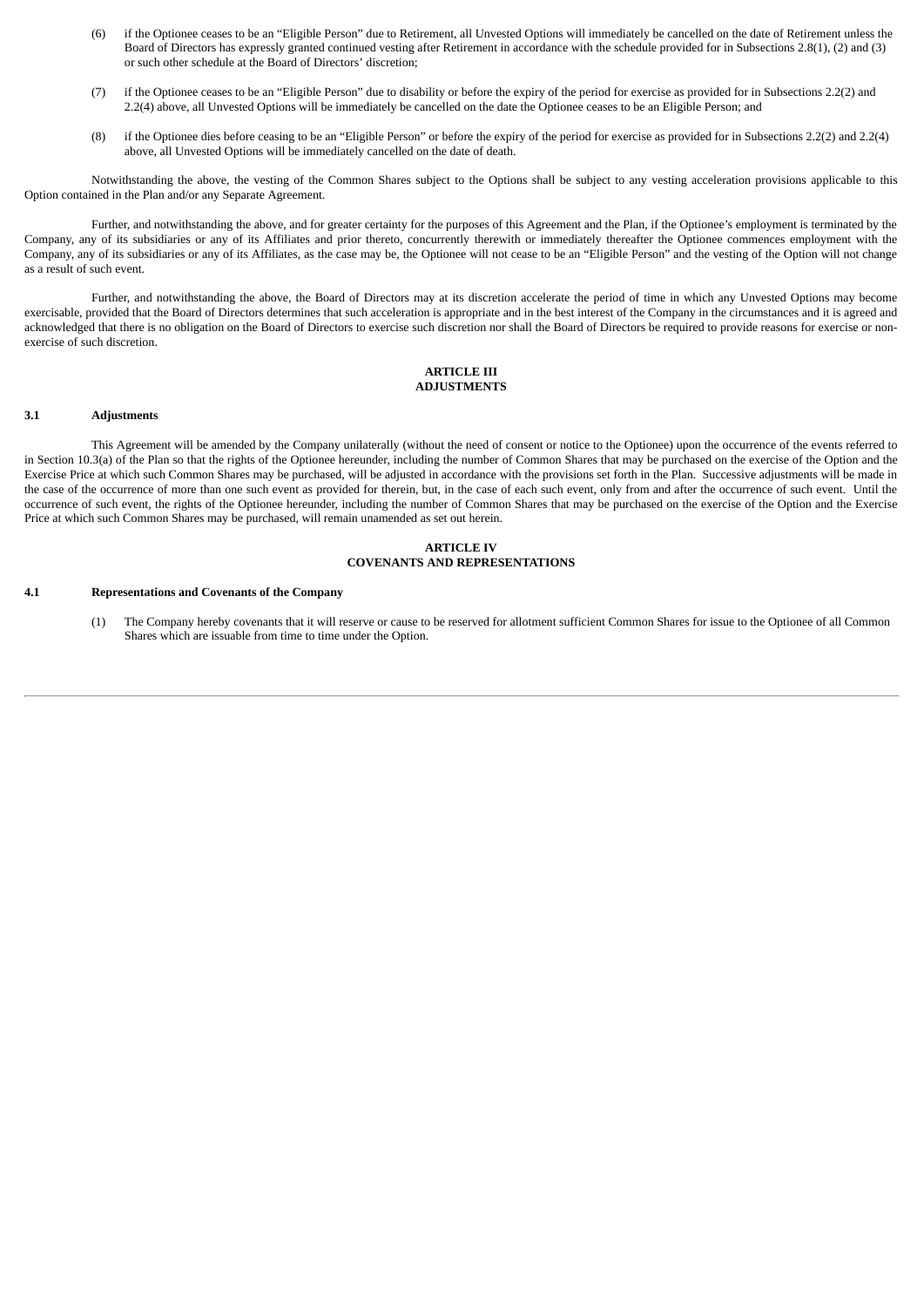(2) The Company represents that the Optionee is a bona fide employee of the Company or of a subsidiary of the Company or of an Affiliate of the Company or an individual employed by a person which is providing management services to the Company (other than investor relations) or of a subsidiary of the Company or of an Affiliate of the Company or a person who is approved as an "Eligible Person" by the Board of Directors.

# **4.2 Representations and Covenants of the Optionee**

The Optionee hereby represents and covenants that:

- (1) the Optionee is a director, officer, employee or Consultant of the Company or of a subsidiary of the Company or of an Affiliate of the Company or a person who is approved as an "Eligible Person" by the Board of Directors on the date of grant;
- (2) the Optionee's participation in the Plan is voluntary and the Optionee has not been induced to enter into this Agreement by the expectation of employment or continued employment with the Company or any subsidiary of the Company or any Affiliate of the Company or any person providing management services to the Company or any subsidiary of the Company or any Affiliate of the Company;
- (3) the Optionee is aware that the grant of the Option and the issuance by the Company of Common Shares thereunder are exempt from the obligation under applicable securities laws to file a prospectus or other registration document (other than a registration statement on Form S-8 with the United States Securities and Exchange Commission) qualifying the distribution of the Options or the Common Shares to be distributed thereunder under any applicable securities laws and if such exemption for any reason becomes unavailable, the obligation of the Company to grant any Options or issue any Common Shares upon the exercise of an Option will cease;
- (4) if the Optionee ceases to be an "Eligible Person" due to termination of employment by the Company, any of its subsidiaries or any of its Affiliates without cause or alleged constructive dismissal or due to voluntary termination by the Optionee (other than Retirement), the Optionee will not make any claims for continued vesting of Unvested Options past the effective date of such termination, which shall be deemed to be the last day the Optionee actively works in the business of the Company, any of its subsidiaries or any of its Affiliates (or in the case of an alleged constructive dismissal, the date on which the alleged constructive dismissal is alleged to have occurred), and will not make any claims for compensation in lieu of statutory, contractual or common law notice or damages relating thereto;
- (5) if the Optionee or the Legal Representative of the Optionee exercises the Option, the Optionee or the Legal Representative, as the case may be, will prior to and upon any sale or disposition of any Common Shares purchased upon the exercise of the Option, comply with all applicable securities laws and all applicable rules and regulations of all regulatory authorities to which the Company is subject, including any stock exchange or other organized market on which the Common Shares may be listed or posted for trading, and will not offer, sell or deliver any of such Common Shares, directly or indirectly, in the United States or to any citizen or resident of, or any company, partnership or other entity created or organized in or under the laws of, the United States, or any estate or trust the income of which is subject to United States federal income taxation regardless of its source, except in compliance with the securities laws of the United States; and
- (6) the Optionee agrees that the Company does not have a duty to design or administer the Plan or its other compensation programs in a manner that minimizes the Optionee's tax liabilities and the Optionee will not make any claim against the Company, any of its subsidiaries, any of its Affiliates or any of their respective officers, directors or employees related to tax liabilities arising from the Options or any of the Optionee's other compensation.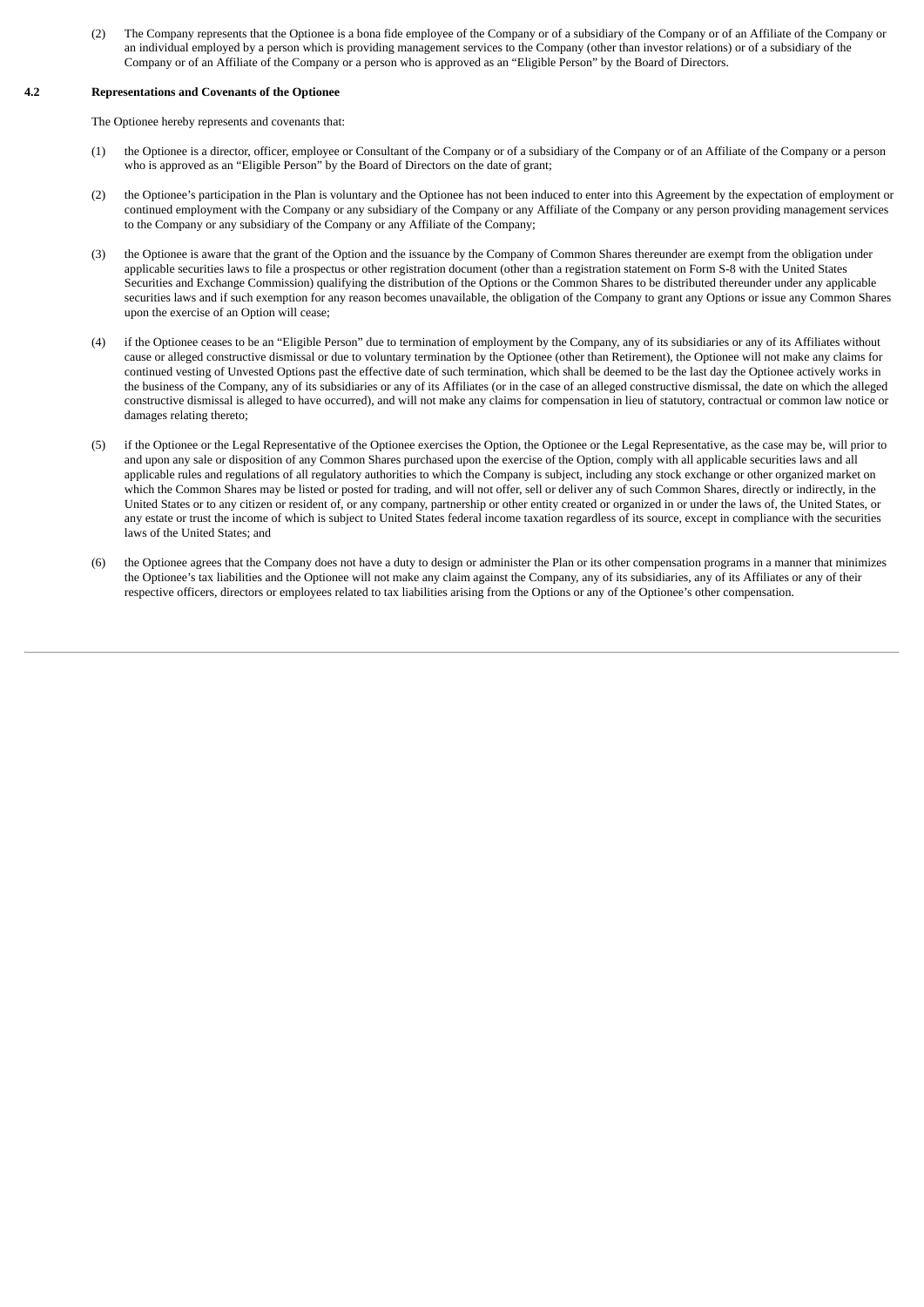#### **ARTICLE V MISCELLANEOUS**

#### **5.1 Special Provisions for Incentive Share Options**

- (1) For U.S. taxpayers, if the Option is designated in this Agreement as an Incentive Share Option, this Option is intended to qualify as an Incentive Share Option under Section 422 of the Internal Revenue Code of 1986, as amended (the "Code"). However, if this Option is intended to be an Incentive Share Option, to the extent that it exceeds the \$100,000 rule of Code Section 422(d) it will be treated as a Nonqualified Share Option. Further, if for any reason this Option (or portion thereof) will not qualify as an Incentive Share Option, then, to the extent of such nonqualification, such Option (or portion thereof) shall be regarded as a Nonqualified Share Option granted under the Plan. In no event will the Board of Directors, the Company, any of its subsidiaries, any of its Affiliates, any parent or any of their respective employees or directors have any liability to the Optionee (or any other person) due to the failure of the Option to qualify for any reason as an Incentive Share Option.
- (2) Further, if the Option granted to the Optionee herein is an Incentive Share Option, and if the Optionee sells or otherwise disposes of any of the Common Shares acquired pursuant to the Incentive Share Option on or before the later of (i) the date two (2) years after the grant date, or (ii) the date one (1) year after the date of exercise, the Optionee will immediately notify the Company in writing of such disposition. The Optionee agrees that the Optionee may be subject to U.S. and Canadian federal, provincial, state, local and foreign income tax withholding by the Company on the compensation income recognized by the Optionee.

#### **5.2 Section 409A**

Under Code Section 409A, an option that vests after December 31, 2004 (or that vested on or prior to such date but which was materially modified after October 3, 2004) that was granted with a per share exercise price that is determined by the U.S. Internal Revenue Service (the "IRS") to be less than the fair market value of a share on the date of grant (a "Discount Option") may be considered "deferred compensation." A Discount Option may result in (i) income recognition by the Optionee prior to the exercise of the option, (ii) an additional twenty percent (20%) federal income tax, and (iii) potential penalty and interest charges. The Discount Option may also result in additional state income, penalty and interest charges to the Optionee. The Optionee acknowledges that the Company cannot and has not guaranteed that the IRS will agree that the Exercise Price per Common Share of this Option equals or exceeds the fair market value of a Common Share on the grant date in a later examination. The Optionee agrees that if the IRS determines that the Option was granted with an Exercise Price per Common Share that was less than the Fair Market Value of a Common Share on the grant date, the Optionee will be solely responsible for the Optionee's costs related to such a determination.

#### **5.3 Notices**

Any notice or other communication required or permitted to be delivered under this Agreement will be considered delivered only if in writing and when it is actually delivered (which delivery may be by telex, telecopy or other telecommunications device) to the attention of the party to whom it is intended at the principal business address of the Company, if addressed to the Company, or to the address specified above, if to the Optionee, or to such other address as such party may designate to the other party by notice in writing delivered in accordance with this Section.

#### **5.4 Interpretation**

Any question arising as to the interpretation of this Agreement will be determined by the Board of Directors and, absent manifest error, such determination will be conclusive and binding on the Company and the Optionee.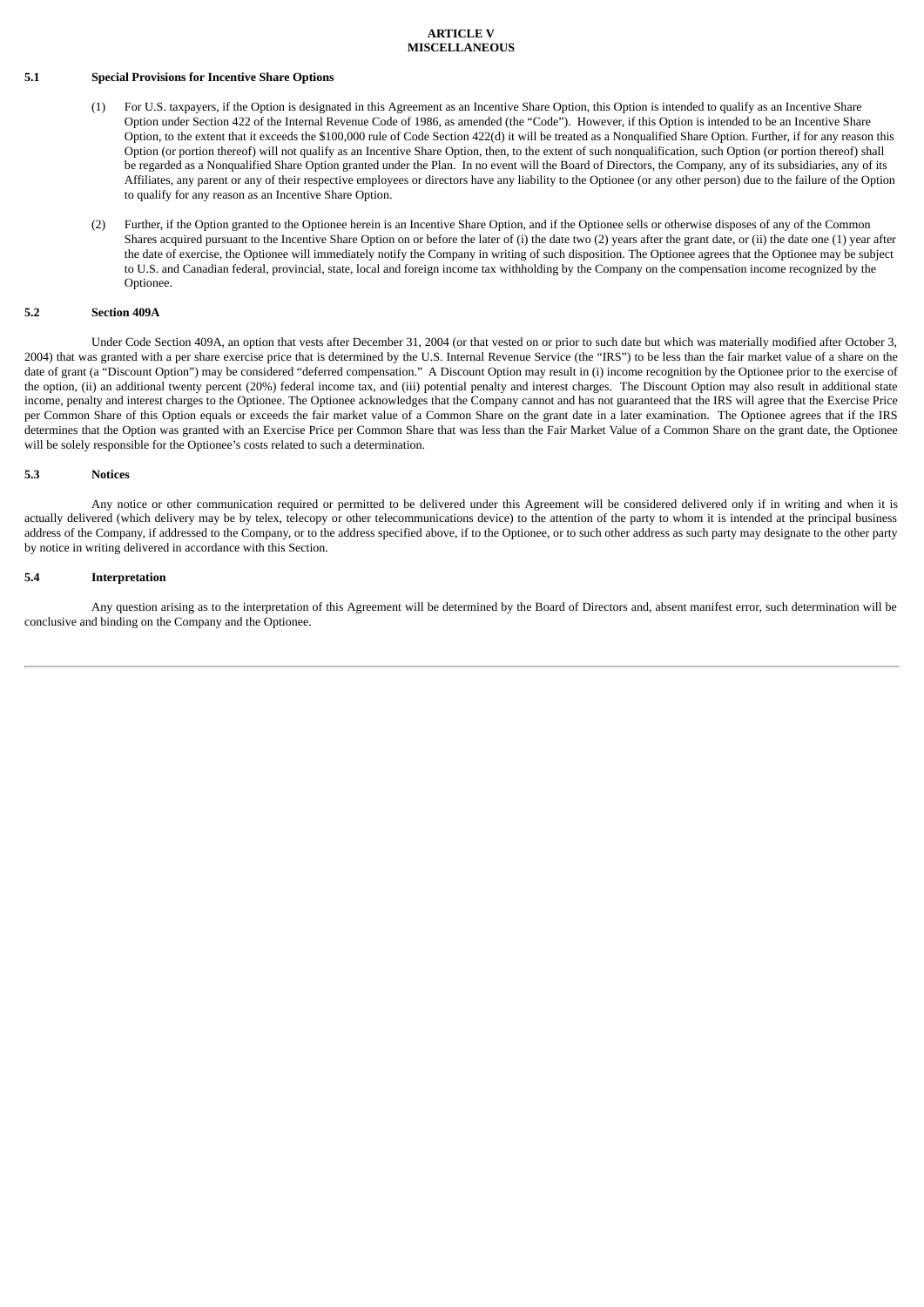#### **5.5 Further Assurances**

Each of the parties hereto will, on demand by the other party hereto, execute and deliver all such further documents and instruments and do all such further acts and things as the party may either before or after the execution and delivery of this Agreement reasonably request to evidence, carry out and give full effect to the terms, conditions, intent and meaning of this Agreement.

#### **5.6 Severability**

If any provision of this Agreement is determined to be void, illegal or unenforceable, such provision will be construed to be separate and severable from this Agreement and will not impair the validity, legality or enforceability of any other provision of this Agreement and the remainder of this Agreement will continue to be binding on the parties hereto as if such provision had been deleted.

# **5.7 No Assignment**

Neither this Agreement nor the Option may be assigned, transferred or charged in whole or in part by the Optionee, and any purported assignment, transfer or charge shall cause this Agreement and the Option to lapse forthwith and be null and void after that time.

#### **5.8 Amendment**

No amendment shall be made to this Agreement unless all applicable rules and regulations of all regulatory authorities to which the Company is subject have been complied with.

# **5.9 Burden and Benefit**

This Agreement will be binding upon and will enure to the benefit of the Company and its successors and assigns and the Optionee and, if applicable, his Legal Representative.

#### **5.10 Time**

Time will be of the essence in this Agreement.

# **5.11 Governing Law and Jurisdiction**

This Agreement and all matters arising hereunder will be governed by and construed in accordance with the laws of the Province of British Columbia. Subject to any written agreement between the parties, the parties will submit all their disputes arising out of or in connection with this Agreement to the exclusive jurisdiction of the courts of British Columbia.

# **5.12 Electronic Delivery and Acceptance**

The Company may, in its sole discretion, decide to deliver any documents related to Options awarded under the Plan or future options that may be awarded under the Plan by electronic means or request the Optionee's consent to participate in the Plan by electronic means, including, without limitation, by posting them on a website maintained by the Company or a third party under contract with the Company or through such methods indicated in this Agreement. The Optionee hereby consents to receive such documents by electronic delivery and agrees to participate in the Plan through any on-line or electronic system established and maintained by the Company or a third party designated by the Company.

If the Company posts such documents on a website, it shall notify Participant by e-mail or such other reasonable manner as then determined by the Company.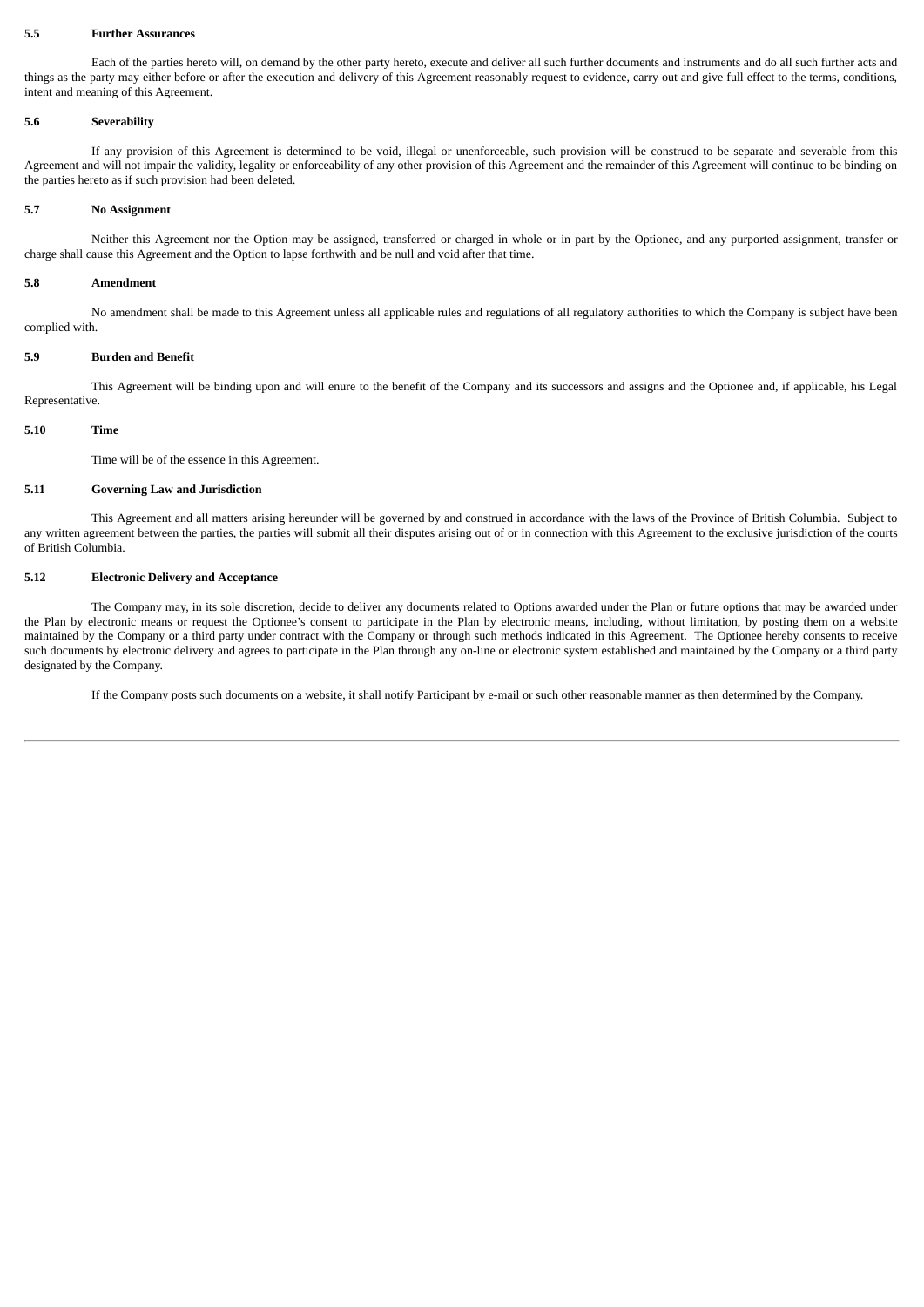# **5.13 Incorporation of the terms of the Plan**

This Agreement shall be deemed to have incorporated all the terms of the Plan and the Options granted hereunder shall be subject to the terms of the Plan. In the event of any conflict between the provisions of this Agreement and the terms of the Plan, the terms of the Plan shall govern.

IN WITNESS WHEREOF, the parties hereto have executed this Agreement as of the day and year first above written.

XENON PHARMACEUTICALS INC.

By:

Title: Corporate Secretary

**[First Name Last Name]**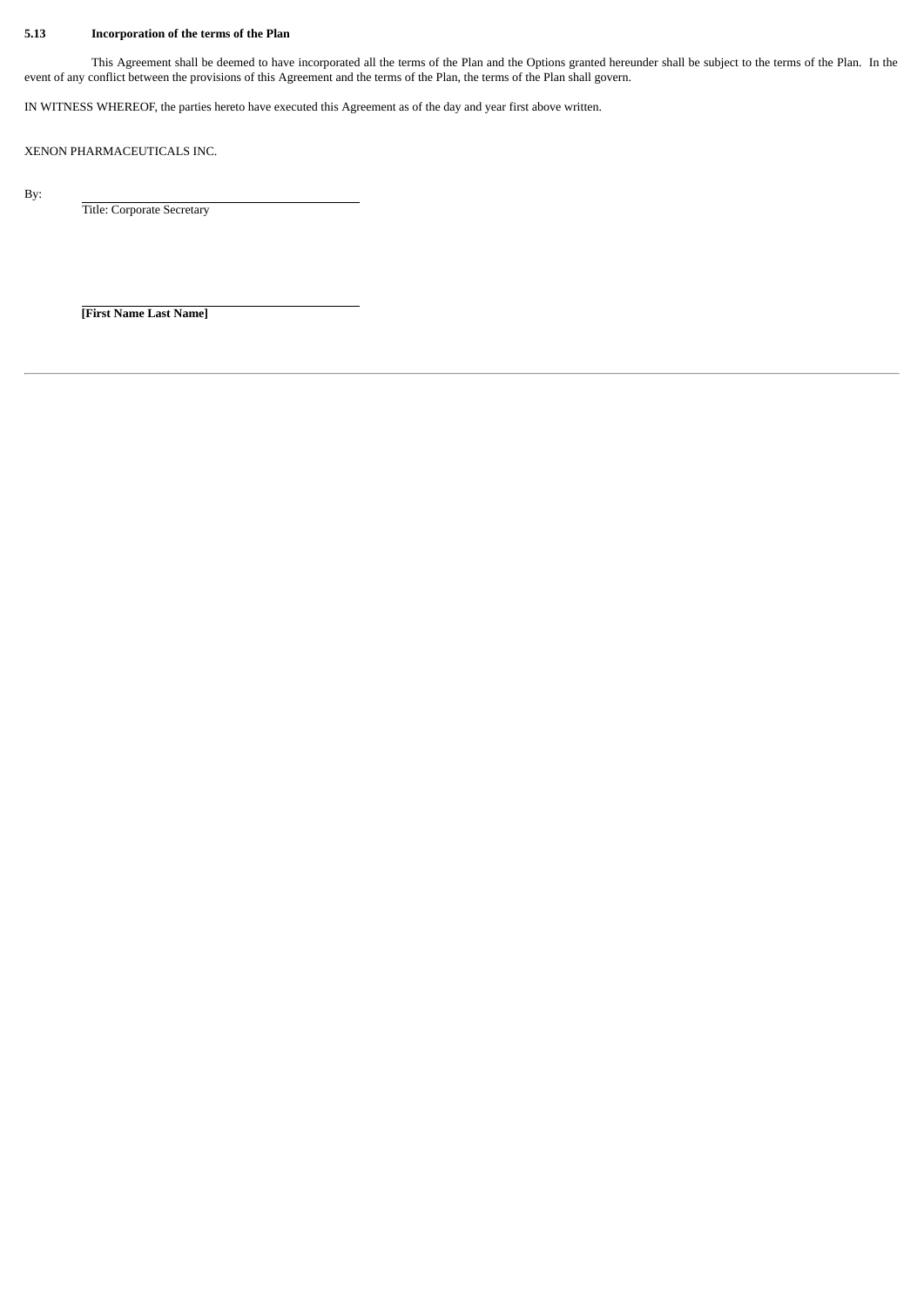# **SCHEDULE "A"**

# **OPTION EXERCISE FORM FOR OPTIONS UNDER THE AMENDED AND RESTATED 2014 EQUITY INCENTIVE PLAN**

#### **(For options granted post November 2014)**

TO: Xenon Pharmaceuticals Inc. 200-3650 Gilmore Way Burnaby, BC, V5G 4W8

The undersigned hereby irrevocably gives notice, pursuant to the Amended and Restated 2014 Equity Incentive Plan of Xenon Pharmaceuticals Inc. (the "**Company**"), as the same may, from time to time, be supplemented or amended and in effect (the "Plan") and the share option agreement(s) between the Company and the undersigned as listed on Exhibit A hereto (the "**Share Option Agreement(s)**"), of the exercise of the option(s) (the "**Option(s)**") granted to the undersigned pursuant to the Plan and the Share Option Agreement(s) and hereby irrevocably agrees to purchase common shares as listed in Exhibit A by way of:

*[Choose (check off) one of the following]* □ Net exercise OR

*□* Cash exercise

*[Complete the following, as applicable]*

Total exercise price enclosed herewith: \$\_\_\_\_\_\_\_\_\_\_\_\_

Total taxes  $\$\quad \Box$  Enclosed herewith OR

□ Deducted from next paycheque

 $\square$  If permitted by the Company, withholding from proceeds of a sale of common shares acquired upon the exercise of the Option arranged by the Company (on the undersigned's behalf pursuant to this authorization without further consent)

The undersigned tenders to the Company herewith an amount equal to the total exercise price for the common shares being purchased plus any amounts necessary to satisfy the tax withholding obligations in connection with such purchase.

The undersigned directs the Company to issue the Direct Registration Statement evidencing the common shares in the name of the undersigned to be sent electronically to the undersigned to the following e-mail address:

Until the issuance (as evidenced by the appropriate entry on the books of the Company or of a duly authorized transfer agent of the Company) of the common shares, no right to vote or receive dividends or any other rights as a shareholder will exist with respect to the common shares subject to the Option(s), notwithstanding the exercise of the Option(s). The common shares so acquired will be issued in the name so designated above as soon as practicable after exercise of the Option(s). No adjustment will be made for a dividend or other right for which the record date is prior to the date of issuance, except as provided in Section 10.3(a) of the Plan.

The undersigned understands that the undersigned may suffer adverse tax consequences as a result of the purchase or disposition of the common shares. The undersigned represents that the undersigned has consulted with any tax consultants the undersigned deems advisable in connection with the purchase or disposition of the common shares and that the undersigned is not relying on the Company for any tax advice.